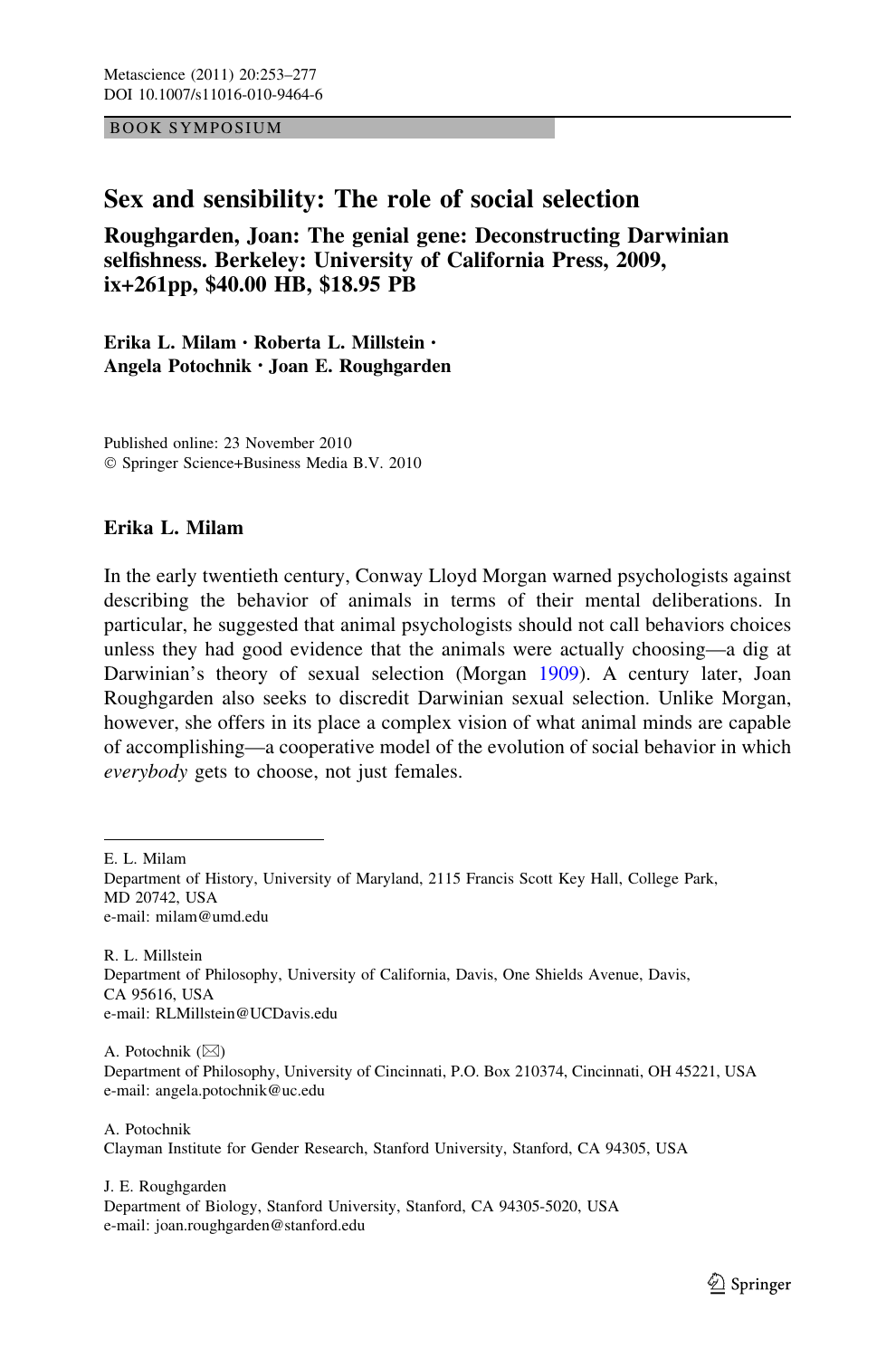At the heart of Roughgarden's book is a two-prong strategy: first, she claims that modern sexual selection theory must be rejected; second, she proposes an alternative framework, social selection, to explain the evolution of sexual diversity in the animal kingdom. In many ways, her dismissal of sexual selection in modern evolutionary psychology resonates with ongoing feminist critiques of evolutionary explanations of sex difference. For example, Roughgarden draws readers' attentions to how narratives about the origins of cooperative care of offspring typically depend on females as ''coy'' and prone to monogamy, males as ''aggressive'' and prone to polygamy, and on the resulting differential parental investment. Where do these sexual stereotypes come from? This is where Charles Darwin and his theory of sexual selection enter Roughgarden's argument; Darwin's Victorian sensibilities were inseparable from his theories of evolution, especially his theory of sexual selection on which she claims current theories of social evolution are now based. She hopes that by ridding ourselves of sexual selection, therefore, we can also rid ourselves of these hopelessly outdated sexual stereotypes and start building a new evolutionary account of sociality.

Roughgarden's claim that she has replaced sexual selection theory with something new makes historical ontogenetic sense only if the core of sexual selection theory has remained essentially the same—what Darwin proposed in 1859, is what Richard Dawkins meant in 1976, is what biologists study now—albeit more complicated, with a wide array of additional data and secondary theories to support it. Trivers ([1972\)](#page-24-0), with a little help from other mathematically inclined biologists like Hamilton ([1963](#page-23-0); [1964\)](#page-23-0), developed Darwin's initial seed into a full-fledged theory only in the 1970s. Roughgarden builds her theory of social selection from tools and assumptions that characterized evolutionary theory before scientific interest in sexual selection picked up in the late 1970s, and this legacy forms the basis for her claim that social selection is theoretically independent from the subsequent development of sexual selection. Let me note that Roughgarden's vision of the history of sexual selection is neither idiosyncratic nor the result of sloppy research—it reflects the carefully crafted and nearly ubiquitous standard history of sexual selection that has been common since the 1980s (Milam [2010](#page-24-0)).

Yet this historical framework, I believe, does not hold up to scrutiny. Sexual selection research in the 1950s and 1960s offered a rather different image of sex, mate choice, and biological families than became common only a decade later. In developing her model of social selection, Roughgarden draws on this biological literature, making it impossible to distinguish her theory of social selection from past theories of sexual selection. But if social selection is not an alternative to sexual selection, then what is it? Social selection is part of a much larger project, a fascinating re-envisioning of the evolution of social behavior in animals based on an acceptance of the complexity of animal mind that has become current only in the last decade or so. Based on the treatment Roughgarden's book has already received at the hands of evolutionary biologists who firmly believe the theory of sexual selection has something to offer, I worry that her attempts to dismiss sexual selection as invalid have obscured the potential implications of her theory of social selection.

To assess Roughgarden's historical framework, we must first turn our attention to Darwin. For Darwin, sexual selection was not simply about male ornaments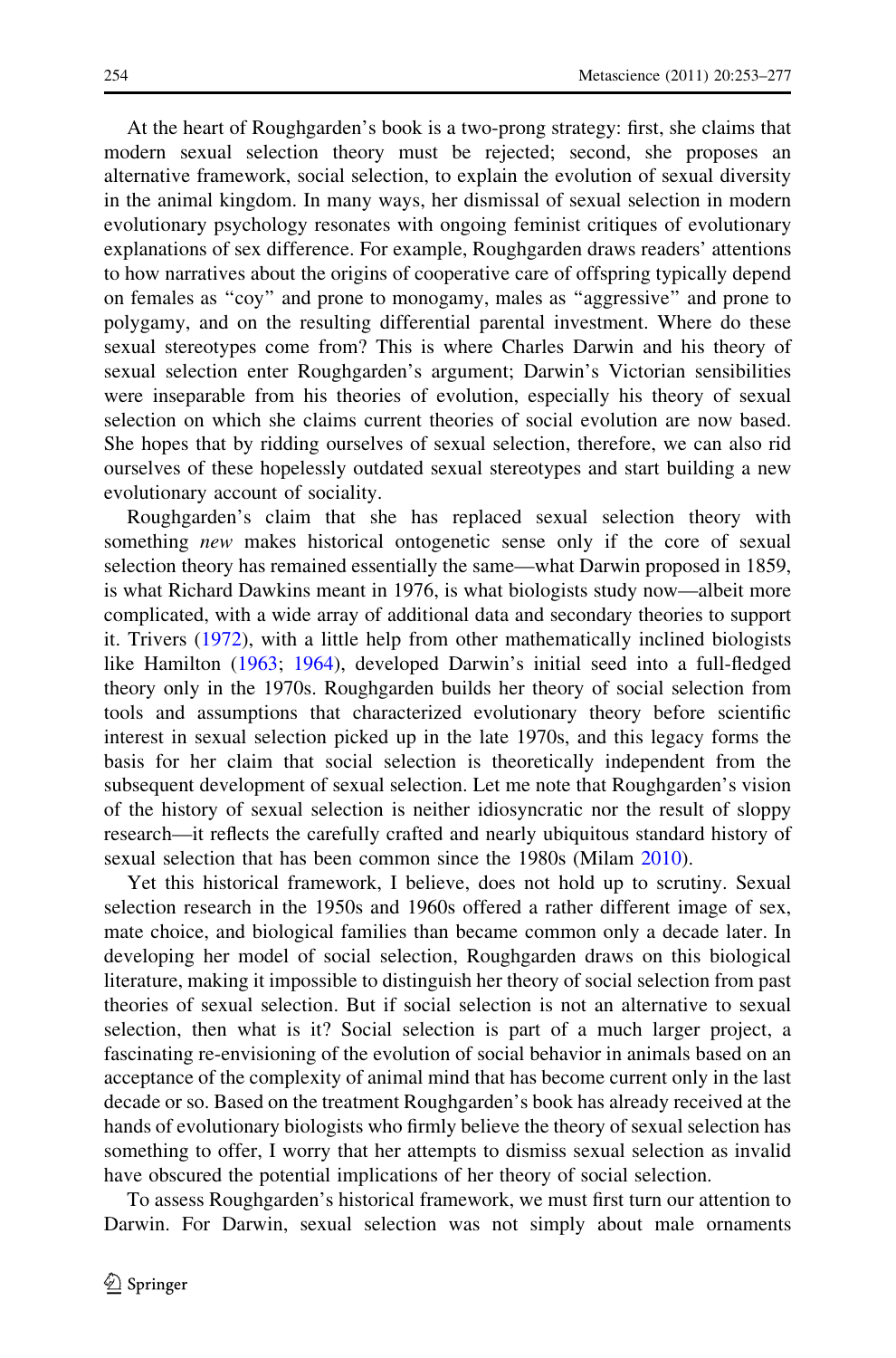(17–19). Sexual selection was his theory to explain all stable intra-specific differences, including why males and females differed in their appearance and behavior, yes, but also differences between races of a single species (Darwin [1871;](#page-23-0) Desmond and Moore [2009\)](#page-23-0). Whereas natural selection was based on differential survival, sexual selection stemmed from differential reproduction. Once males and females entered into a reproductive bond, they cooperated to survive in the world by raising their young together and dividing the labor according to their seemingly natural talents (Russett [1989\)](#page-24-0), a characteristic Roughgarden attributes to social selection (241–242). Although Roughgarden is largely unconcerned with sexual selection as an explanation of courtship behavior, in the late nineteenth century, sexual selection's few advocates were entranced more by what preceded copulation than they were by the raising of the offspring that they assumed would inevitably follow.

By the first third of the twentieth century, sexual selection had been largely rejected as a mechanism of evolution in animals (Kellogg [1907\)](#page-23-0). Animals, biologists contended, were not capable of choice-based behaviors, including an esthetic choice of mates. Only humans were capable of truly evaluating the comparative worth of two individuals and consciously selecting one as their reproductive partner. Indeed, the rhetoric of female choice within positive eugenic theories of human evolution remained strong through the 1930s. We can see this cognitive division of animals as reactive and humans as capable of forethought and choice in the behavioral theories of the time. European ethologists like Konrad Lorenz and Nikolaas Tinbergen, for example, were fascinated by the ways in which evolution could produce ritualized stereotyped behavior in animals (Lorenz [1937;](#page-24-0) Tinbergen [1951\)](#page-24-0). In the U.S.A., behaviorists with a comparative psychology bent researched ways in which animals could be taught to react in predictable ways to a given set of circumstances (Watson [1919](#page-24-0); Skinner [1938\)](#page-24-0). Both communities ignored choice-based behaviors. Given this context, it is unsurprising that Julian Huxley [\(1938](#page-23-0)) panned female choice in animals and that Ronald Fisher's ([1930\)](#page-23-0) theory of runaway sexual selection made little impact in the biological community at large.

By the 1960s, however, primatological and anthropological research began to blur the line between human and animal mind emphasized by Fisher and Huxley earlier in the century (Goodall [1967\)](#page-23-0). Coy females, left at home tending the hearth and the children, and aggressive males, roaming in search of meat and reputation on the savannah, resonated with visions of man the hunter, the tool-maker, the head of the family that characterized contemporaneous studies of social structure in baboons and early hominids (DeVore [1968;](#page-23-0) Fox [1967](#page-23-0); Tiger [1969](#page-24-0)). As biologists increasingly began to suggest that male and female animals of the same species might be subject to different kinds of evolutionary pressures, second-wave feminism encouraged women to resist male hegemony and strike out on their own (Morgan [1972;](#page-24-0) Slocum [1975;](#page-24-0) Tanner [1981\)](#page-24-0).

It was in this context that Trivers ([1972\)](#page-24-0) and Wilson ([1975\)](#page-24-0) picked up the excitement of rationalist individualistic game theory applied to the selection of animals and people. As Dawkins ([1976\)](#page-23-0) subsequently elaborates in The Selfish Gene (to which Roughgarden's title alludes), sexual selection seemed to explain why males, who needed to be aggressive to survive the cutthroat reality of the natural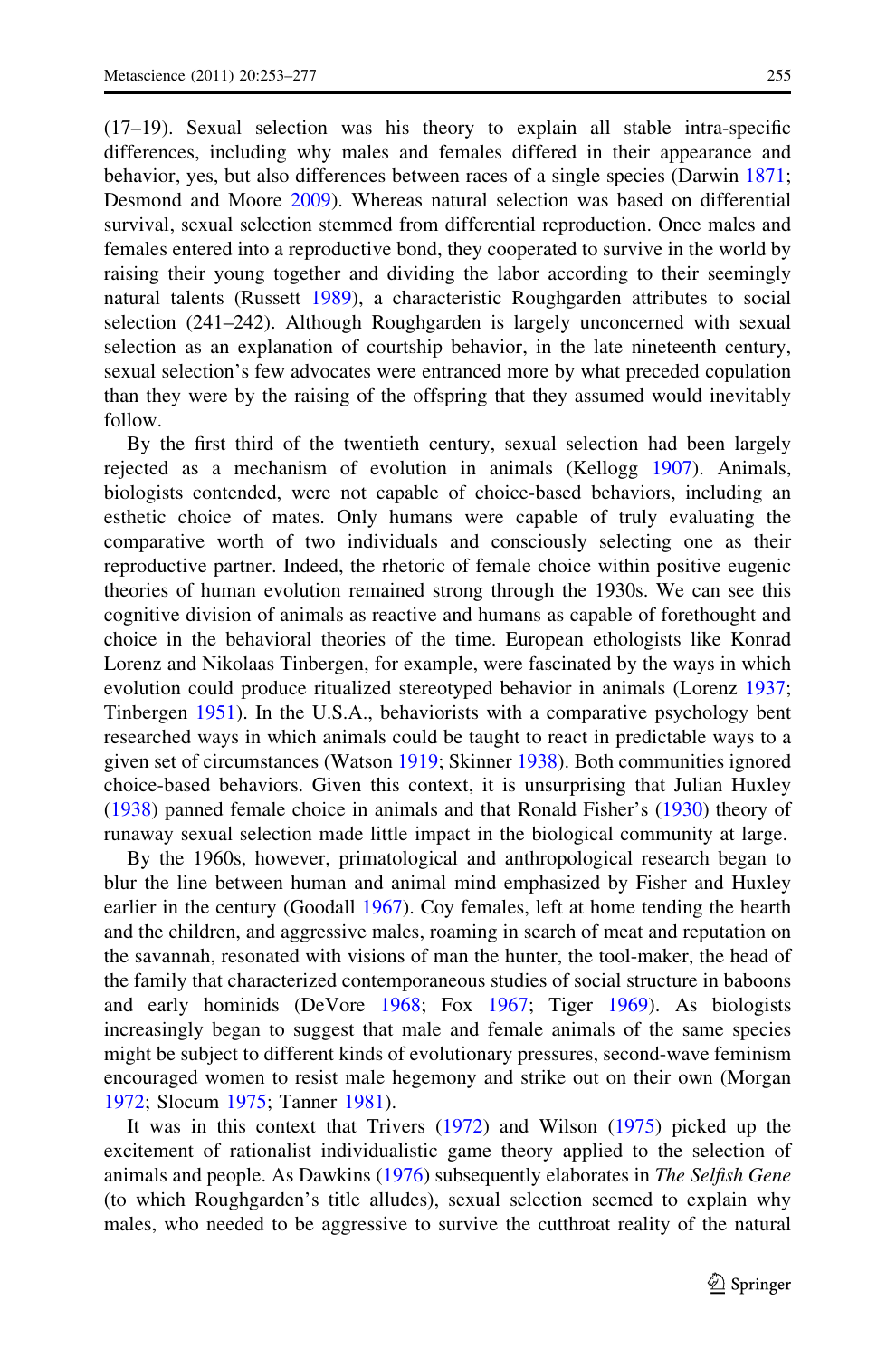world, could differ so dramatically in their nature from females, who needed to choose the right male to succeed in their very different quest to raise lots of babies. Males stayed with females because of sex, he suggested, and females stayed with males because of security. Families worked, when they worked at all, through a system of uneasy mutual bribery, not through a Victorian-inflected system of cooperatively divided labor. Lest you think I am framing Dawkins as a puppet of his social milieu, there were other models of reproductive behavior from which he could have drawn in developing the sexual implications of the *Selfish Gene*, and this is critically important for understanding the biological heritage of Roughgarden's book.

In the 1960s and early 1970s, for example, population geneticists were also interested in the evolution of reproductive behavior. For synthesis architect Theodosius Dobzhansky, the evolutionary success of both Homo sapiens and Drosophila rested in their genetic diversity. He described both as cosmopolitan species in which genetic diversity rested in a large number of small individual variations, spread over the entire population (Dobzhansky [1955,](#page-23-0) [1962\)](#page-23-0). It was this ubiquitous variation that allowed both humans and fruit flies to adapt so easily to changes in their environment and ensured their evolutionary success. Following this line of thought, a few of Dobzhansky's many scientific collaborators suggested female mate choice might act as one mechanism to maintain just this type of genetic diversity, a phenomenon they dubbed the ''rare male effect'' (Petit [1958](#page-24-0); Ehrman [1970;](#page-23-0) see also O'Donald [1980](#page-24-0)). Claudine Petit and Lee Ehrman argued that if females preferred to mate with rare, exotic, or minority males (they used all of those terms), then the offspring from these couplings would also carry the rare alleles. By preferring to mate with such rare males, females were effectively preventing these rare alleles from being lost to the breeding population, and maintaining the genetic diversity of the species. On the one hand, Petit and Ehrman believed the rare male effect was simply another case of frequency-dependent selection (the most common type being found in predator–prey relations). On the other hand, they described the rare male effect as a kind of sexual selection that could act to counter the effects of natural selection in culling the genetic diversity in a population.

Thus, the vision of humanity and animality that Roughgarden would have us ascribe to social selection resonates strongly with some of these earlier views of sexual selection. Roughgarden (237, 240) argues that families should be seen as cooperative units struggling in a harsh world to raise offspring to adulthood, a vision she notes Lack ([1968\)](#page-24-0) promoted in the 1960s, but which was quickly overshadowed by Williams' ([1966\)](#page-24-0) attack on group-selection theory. Recall, however, that this cooperative breeding would have been familiar to Darwin himself. Additionally, Roughgarden, Ehrman, and Petit share an interest in the genetic consequences of choice rather than the mechanics of courtship display behavior or sexual difference. Both Ehrman and Petit's model of sexual selection and Roughgarden's theory of social selection posit a synergistic benefit to the long-term survival of the species emerging from the cooperation of males and females for the purpose of reproduction (237, 239). She also suggests that evolutionary biologists ought not to think of behavior as the direct outcome of selection, but instead as the result of a developmental program which itself changes in response to evolutionary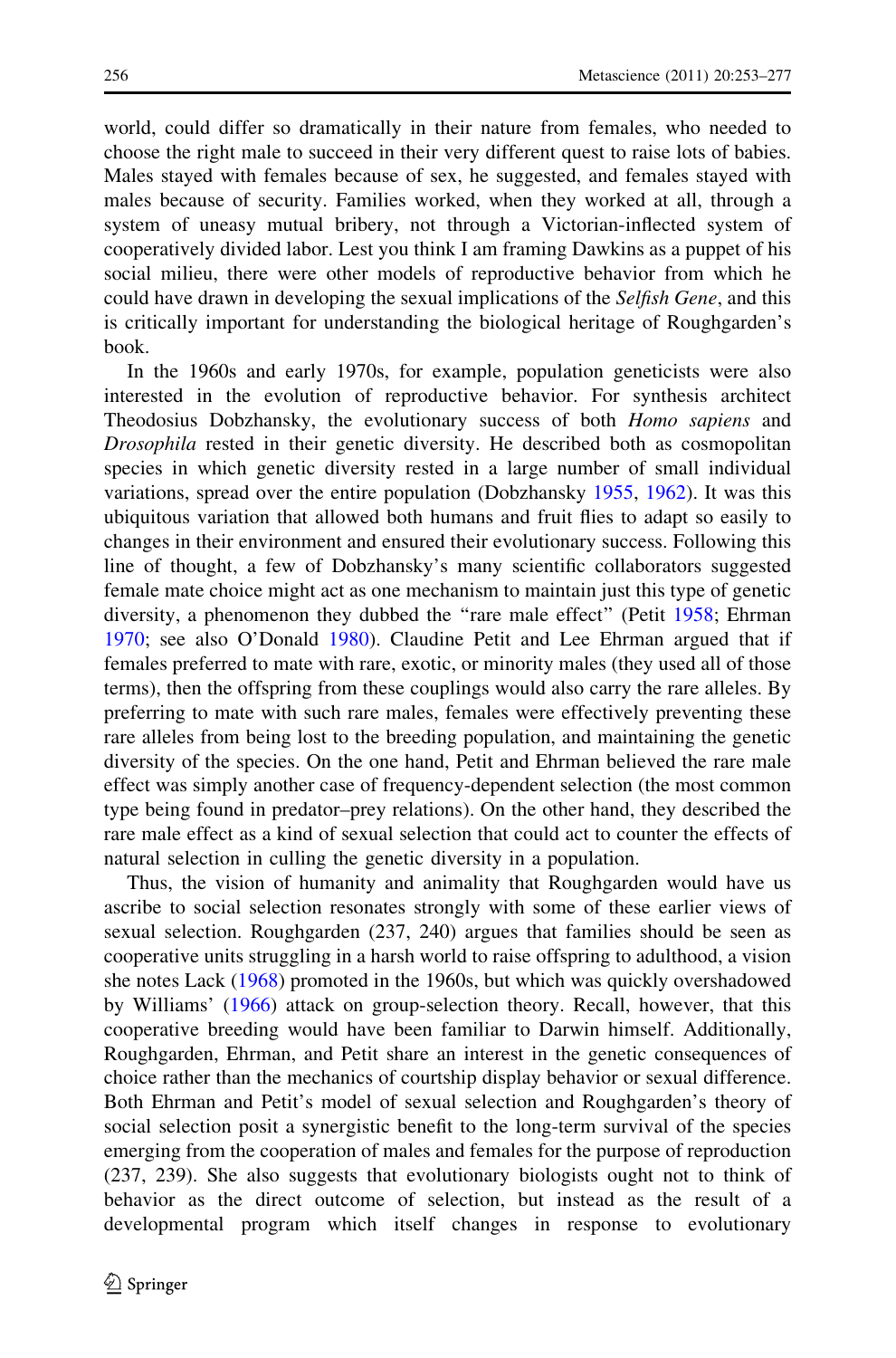pressures—a point that Lehrman ([1953\)](#page-24-0) pressed home in his critique of Konrad Lorenz's ethological theories and one quickly adopted by Margaret Bastock [\(1956](#page-23-0)) in her study of courtship behavior in Drosophila (186).

Equally fascinating is how Roughgarden's model differs from these earlier theories in its implicit description of the cognitive ability of animals. Fisher and Huxley both doubted biologists would ever be able to demonstrate true choice in animals. Dobzhansky, Ehrman, and Petit certainly did not discuss the potential for post-coital conflict or cooperation; they were, after all, working on Drosophila—at that time the assumed machines of the animal world. Roughgarden, by way of contrast, argues that many animals are capable of forming a familial bond (by agreeing to enter into a relationship that entails care for offspring) and, after the offspring are produced, further negotiating how to divide the care for those offspring (201–203). She deploys a new set of game theoretic tools to model the evolution of social behavior in this cooperative way—Nash bargaining strategies (140–186). These games allow individual players to exchange of information during iterative rounds of play. They have been used widely in the social sciences, as she notes, but not in biology (143–144, n. 13–14). Biologists in the 1950s and 1960s, it seems likely, rejected these tools because they presupposed a level of cognitive development assumed to be unlikely in most animals. Game theory provided a convenient language with which to describe the apparently rational behavior of individuals incapable of reason (Erickson [2006\)](#page-23-0).

Roughgarden is not alone in re-assessing the cognitive abilities of animals. In the last decade, behavioral biologists have supplied an increasingly complex vision of animal mind. Some biologists have suggested that social learning, or the cultural transmission of learned traditions in animal communities, can be seen in the vocal traditions of whale song or the practice of washing sweet potatoes in a group of Japanese macaques (Rendell and Whitehead [2001,](#page-24-0) Watanabe [1994](#page-24-0)). Frans de Waal has even suggested a pre-hominid basis for group morality (see Macedo and Ober [2006\)](#page-24-0). Roughgarden, to my knowledge, is the first mathematically inclined evolutionary theorist to take this reinvigorated view of animal mind and develop new analytical tools to reconstruct the evolution of social behavior in animals.

I return now to the claims with which I began. Roughgarden's theory of social selection is not really an alternative to sexual selection as much as it is a return to a set of possibilities and convictions that dominated biologists' discussions of the evolution of social behavior and female choice before the rise of sociobiology in the 1970s. Yet by framing social selection as an alternative to sexual selection, Roughgarden sells herself short. Discussions surrounding the *Genial Gene* do not have to be only arguments over the validity of sexual selection; they could instead be productive discussions about the evolutionary basis of sociality, based on what we have learned about the evolution of animal minds and culture in the 100 years since Morgan.<sup>1</sup>

<sup>1</sup> Thanks to Angela Potochink for putting together a fascinating session at ISHPSSB 2009 and additionally to Roberta Millstein and Joan Roughgarden for continuing the conversation we began in Brisbane. Sarah Richardson provided helpful comments on an earlier draft of this essay.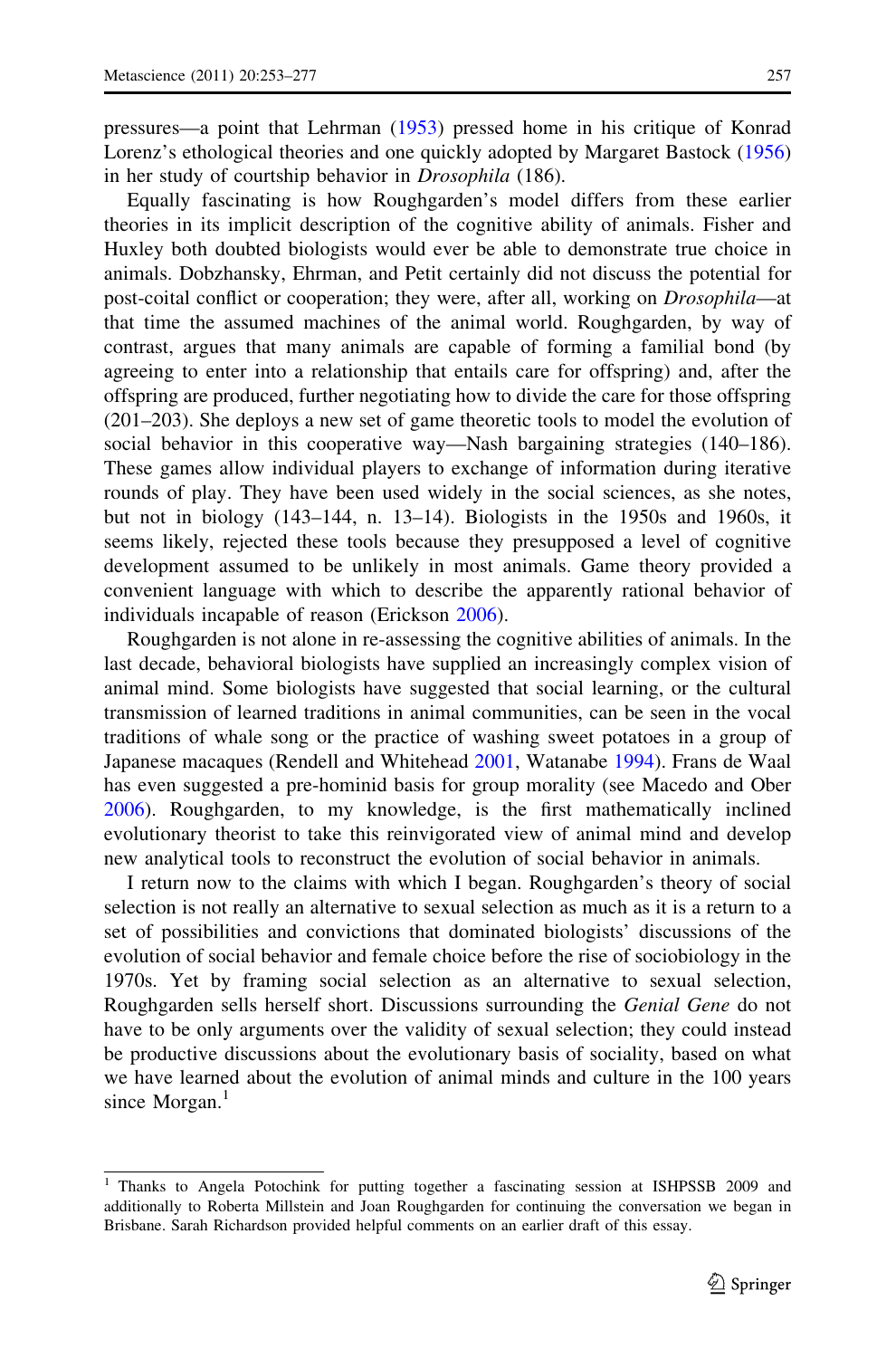# Roberta L. Millstein

In The Genial Gene, Joan Roughgarden develops and defends a new type of selection, social selection, and argues that it ought to replace sexual selection. However, Roughgarden's claim raises a bit of a puzzle. Even though Darwin and some contemporary evolutionary biologists differentiate natural selection from sexual selection, most contemporary evolutionary biologists do not. Bonner and May's position is typical:

A more modern view [than Darwin's] sees sexual selection as simply one of many particular facets of general questions of natural selection…the current definition of Darwinian fitness deals with an individual's total genetic input into the next generation, and thus includes consideration of the mating systems and sex ratios along with simple survival to reproductive age (Bonner and May [1981,](#page-23-0) xxviii).

In other words, on the ''received'' view, natural selection is an umbrella term, and sexual selection just describes several ways in which reproductive success can occur (discussed below) under that umbrella. But if this is right, and if social selection is also a form of natural selection, as Roughgarden herself implies, then it seems as though a switch to social selection would only require tweaking of natural selection models. Indeed, some of Roughgarden's critics have claimed that social selection is merely a version of existing game theoretic approaches (e.g., Lessells et al. [2006\)](#page-24-0).

However, Roughgarden steadfastly maintains that these critics have missed the point—social selection is something new. I defend Roughgarden's claim that social selection is something new but show that it entails considering the different sorts of causal processes proposed, instead of reproductive success alone. A causal process approach illuminates what is at stake in the contemporary debate over social selection and what is revolutionary and interesting about Roughgarden's proposal. A causal process approach also vindicates Darwin's claim that sexual selection and natural selection are different, although I do not fully defend that claim here. However, I will *not* take a stand on which of these causal processes are operating in nature; as Roughgarden herself notes, the empirical studies are still in process.

In what follows, I first discuss how sexual selection can be distinguished from natural selection before turning to the distinction between social selection and sexual selection.

What is sexual selection?

As Mead and Arnold [\(2004](#page-24-0)) show in detail, there is no one sexual selection model, but rather many models with conflicting assumptions. For example, in some of the models, females choose males for ''good genes,'' but in some, they do not. Some include sexual conflict between the sexes; some do not. And in some, sexual selection acts only on males, whereas in others, it acts on both males and females. Mead and Arnold ([2004](#page-24-0)) argue that many of the key parameters that would discriminate among these models have not been tested; Roughgarden herself primarily presents and criticizes the adaptationist-oriented ''good genes'' models of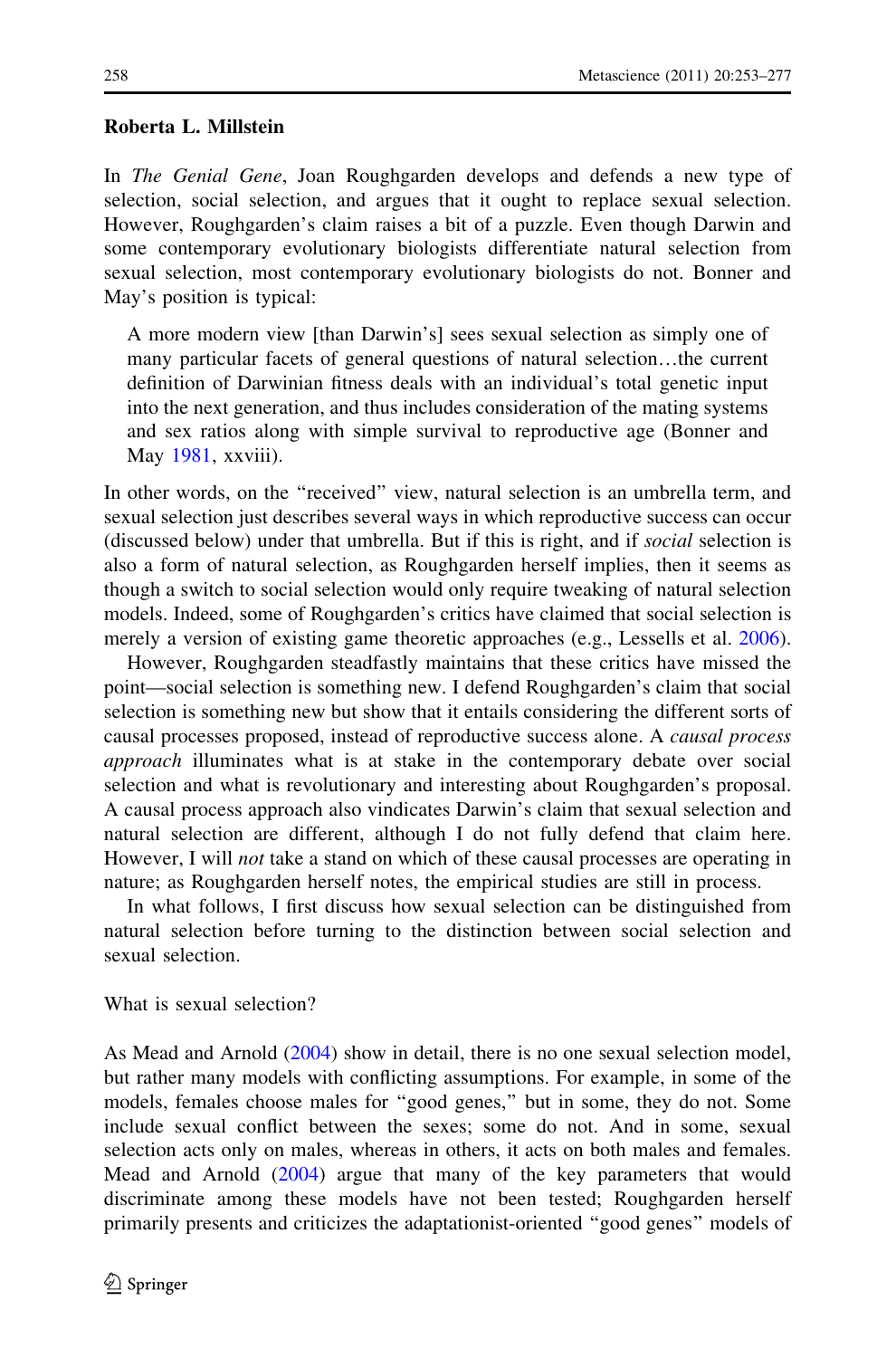sexual selection.<sup>2</sup> This multiplicity of models makes sexual selection difficult to characterize.

Since this presentation must of necessity be brief, I consider Darwin's account of sexual selection. Not all contemporary biologists would agree with Darwin's account, though some of the aforementioned models discussed by Mead and Arnold [\(2004](#page-24-0)) are quite congenial to it (e.g., Lande [1980](#page-24-0); Kirkpatrick [1982\)](#page-23-0)–but at least it is the common origin of all the contemporary accounts. Darwin first introduced sexual selection in print in Origin of Species [\(1859](#page-23-0)), but his more developed view appeared in Descent of Man ([1871\)](#page-23-0). I thus focus my brief analysis on the Descent, noting where I think my reading of Darwin differs from Roughgarden's.

Darwin begins his discussion of sexual selection with secondary sexual characters, which he describes as differences between the sexes that ''are not directly connected with the act of reproduction" ([1871](#page-23-0) vol. I, 253). Darwin acknowledges that the distinction between primary and secondary sexual characters is often not clear-cut. But he does think that there are clear-cut *examples* of secondary sexual characters. According to Darwin, males tend (he allows for exceptions) to be larger, stronger, more "pugnacious," equipped with more offensive and defensive weapons, more gaudily colored, and endowed with a greater power of song.

Readers familiar with the contemporary literature on sexual selection might wonder why this list does not include males as being more sexually eager than females, with females being ''coy''. Indeed, Roughgarden sees this idea as central to sexual selection and traces the idea back to Darwin. However, there are only three references to "coyness" in the *Descent*, most notably where Darwin states:

The female, on the other hand, with the rarest exception, is less eager than the male... she generally 'requires to be courted;' she is coy, and may often be seen endeavouring for a long time to escape from the male ([1871](#page-23-0) vol. I, 273).

Thus, while it is true that Darwin thinks that (in general) females are coy and males are eager, it is not his central focus. I think that some contemporary sexual selection proponents have read the Descent selectively, overlooking the fact that the secondary sexual characters that Darwin seeks to explain via sexual selection are far broader (see, e.g., [Darwin 1981](#page-23-0) vol. II, 397–398). So if there is ''blame'' to be cast for making central the idea that females are coy, I cast it on some readers of Darwin, not Darwin himself as Roughgarden does. Moreover, it is clear that for Darwin, ''coyness'' and other purported secondary sexual characters are phenomena to be explained by sexual selection, not part of the theory of sexual selection itself. Thus, when some contemporary proponents of sexual selection argue that ''choosiness'' implies "coyness",<sup>3</sup> they are confusing a phenomenon that Darwin sought to explain (coyness) with part of the explanation of that phenomenon (sexual selection via female choice). Of course, Darwin's ''phenomenon in need of explanation'' was an echo of the stereotype (female coyness) of the Victorian era in which he lived.

<sup>&</sup>lt;sup>2</sup> Some of her criticisms of sexual selection (e.g., the paradox of the lek) apply only to the "good genes" models, whereas others (e.g., lack of heritability of female choice in some species) apply more broadly.

<sup>&</sup>lt;sup>3</sup> This is itself a confusion; the opposite of "coy" in this context is "willing to mate"; a female could be quite willing to mate, even with a number of partners, while still being choosy.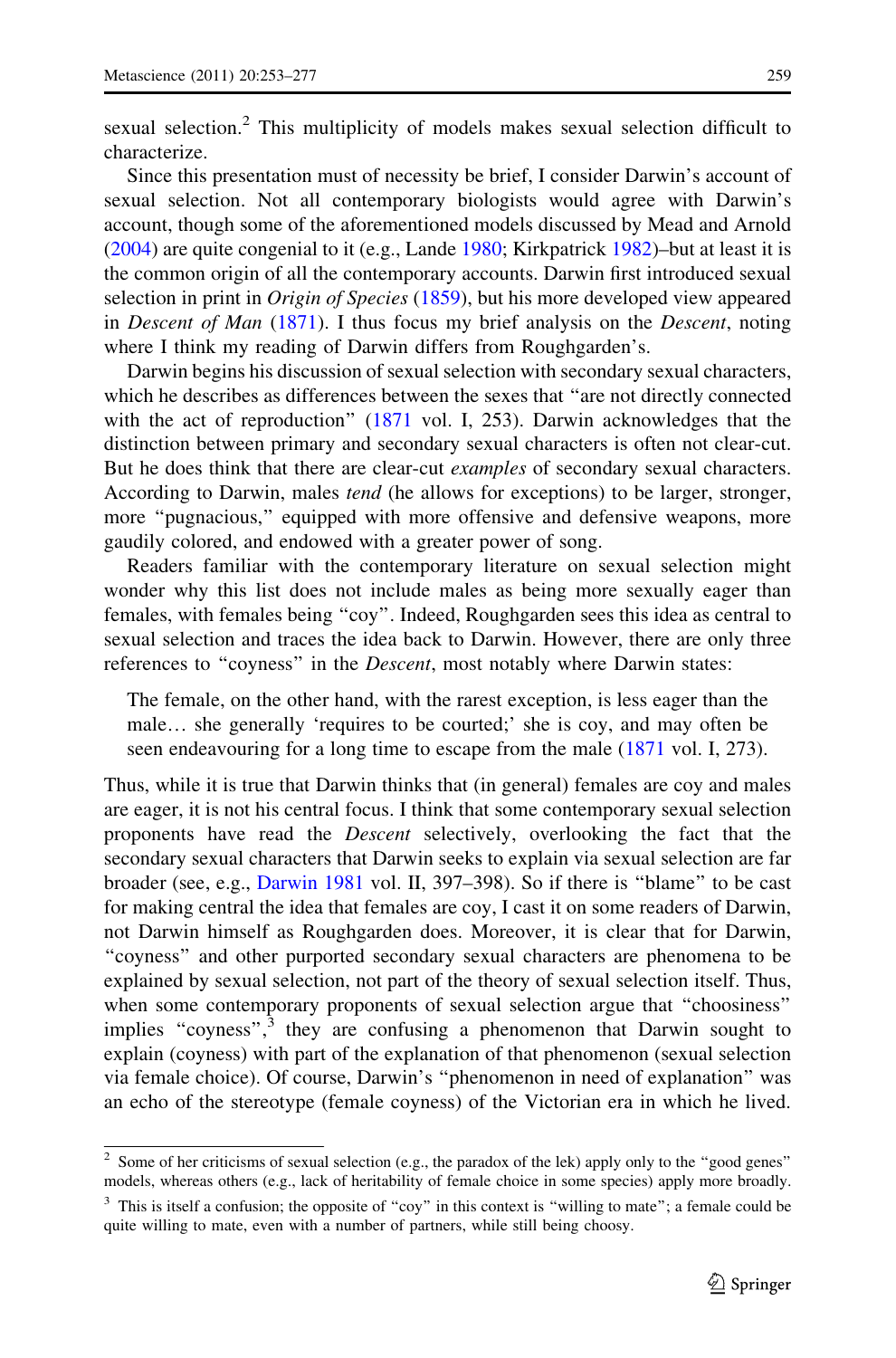Darwin defines sexual selection as a ''kind of selection'' that ''depends on the advantage which certain individuals have over other individuals of the same sex and species, in *exclusive relation to reproduction*" ([1871](#page-23-0) vol. I, 256; emphasis added). In this presentation of the definition, sexual selection can act on either males or females; this is one of the points of contention between Roughgarden and her critics, with Roughgarden arguing against the "extension" of "standard" sexual selection theory to females (Roughgarden and Akçay [2010](#page-24-0)). As some of the quotes below reflect, in other places Darwin characterizes sexual selection solely in terms of selection on males

Sexual selection involves characters that are in exclusive relation to reproduction; sexual selection does *not*, however, involve characters that are *necessary* for reproduction. Rather, differences between the sexes that are necessary for reproduction are explained by natural selection; natural selection explains differences related to different habits of life, differences in primary sexual organs, and differences required for the care of offspring and propagation ([1871](#page-23-0) vol. I, 256). This leaves sexual selection to explain differences between sexes that are exclusively related to reproduction without being necessary for reproduction; natural selection explains all of the rest. So, the easy characterization of Darwin, ''natural selection is about survival, sexual selection is about reproduction'' that one sometimes sees e.g., by one of Roughgarden's critics, Carranza [\(2010](#page-23-0))—is not accurate.

Darwin acknowledges that ''in most cases it is scarcely possible to distinguish between the effects of natural and sexual selection'' [\(1871](#page-23-0) vol. I, 257). Note, however, that he says the *effects* are difficult to distinguish—not that there is no difference or that the effects can never be distinguished. Indeed, Darwin asserts there is a difference between sexual and natural selection:

That these [secondary sexual] characters are the result of sexual and not of ordinary selection is clear, as unarmed, unornamented, or unattractive males would succeed equally well in the battle for life and in leaving a numerous progeny, if better endowed males were not present [\(1871](#page-23-0) vol. I, 258).

This quote not only demonstrates that Darwin saw a difference between sexual and ''ordinary'' (natural) selection but also illustrates one aspect of that difference. Darwin asks us to consider the survival and reproductive abilities of males that have been favoured by sexual selection for their arms, ornaments, and attractiveness; were those males not present in the population, the males *without* those features would survive and reproduce equally well as the ones with those features did. The ornaments, etc., do not assist in the "battle of life" and in leaving progeny *per se*; it is only in comparison to males who are not so favoured that they offer an advantage. Indeed, Darwin maintains that such features may be ''slightly injurious.''

So, then, in what way can ''certain individuals'' have an ''advantage'' ''over other individuals of the same sex and species, in exclusive relation to reproduction''? And what types of causes perpetuate those advantages?

Famously, Darwin characterized two kinds of "sexual struggle":

... in the one it is between the individuals of the same sex, *generally* the male sex, in order to drive away or kill their rivals, the females remaining passive;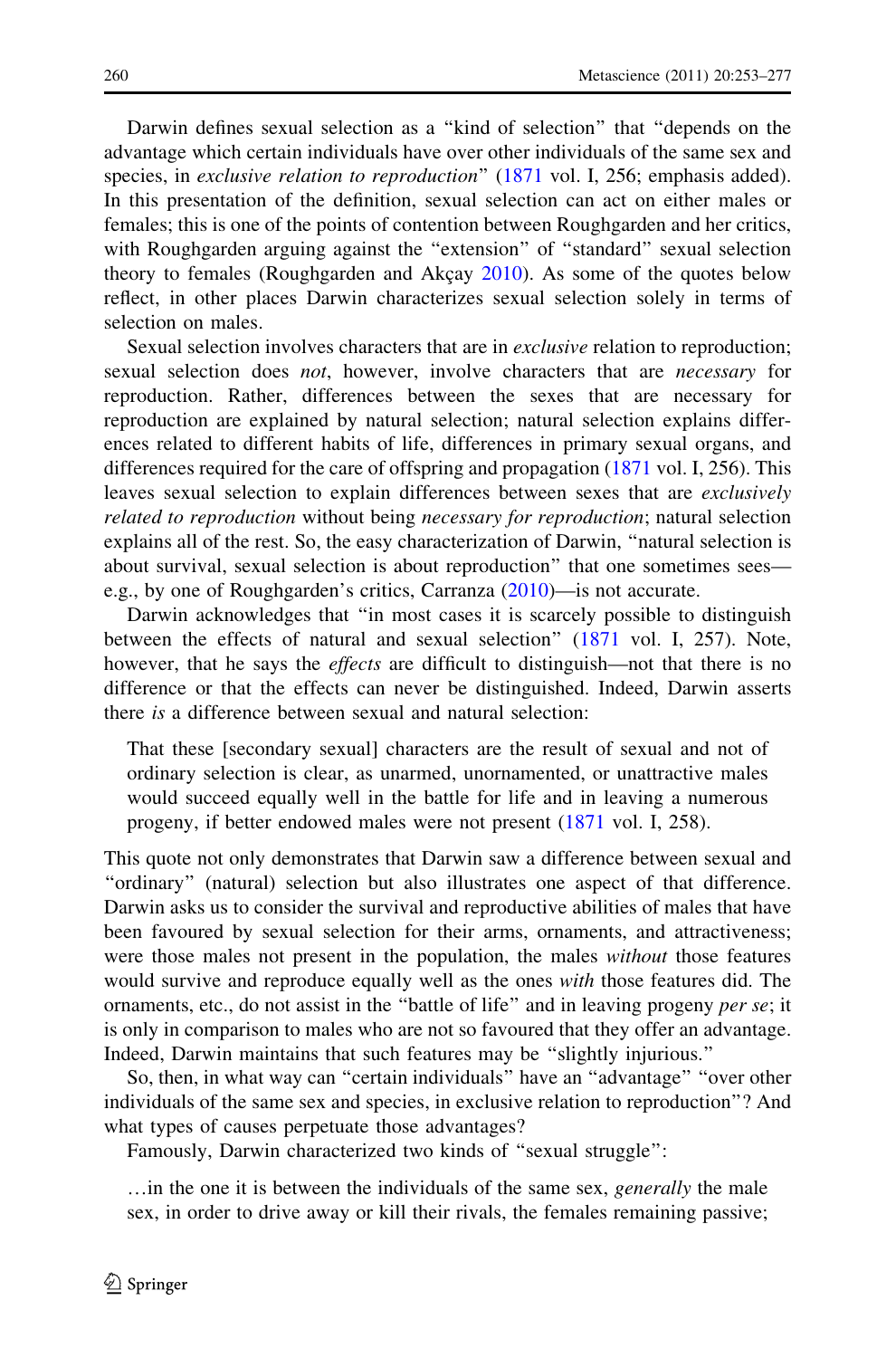whilst in the other, the struggle is likewise between the individuals of the same sex, in order to excite or charm those of the opposite sex, generally the females, which no longer remain passive, but select the more agreeable partners [\(1871](#page-23-0) vol. II, 398; emphasis added).

In short, the two types are same-sex combat (usually male–male) where the victors are those that obtain mates, and choice of mate based on esthetic criteria (usually female choosing male). Again, contra Roughgarden, Darwin characterizes the two types in a sex-neutral manner, expressing his belief about the way things usually go while acknowledging a number of exceptions. (See [1871](#page-23-0) vol. I, 263 for discussion of males choosing females).

The case of ''monogamous'' species was a bit of a puzzle. For such species, it would seem as though there would be enough females for every male to mate, regardless of the male's mating advantages or disadvantages. To account for these cases, Darwin was forced to acknowledge (what I would call) a third kind of sexual selection in which ''the females,—especially the more vigorous females which would be the first to breed, [prefer] not only the more attractive but at the same time the more vigorous and victorious males'' ([1871](#page-23-0) vol. II, 400). Thus, the third kind is a bit of a hybrid of the other two; females choose the attractive (and vigorous) victor. Roughgarden, however, presents this kind of sexual selection as though it were the only kind, presumably because that is the only kind of sexual selection acknowledged by many contemporary sexual selection proponents.

The ''natural selection'' and ''sexual selection'' columns of Table [1](#page-9-0) summarize the differences between the two. Natural selection can be understood as a *causal* process, as follows: in the struggle for existence, the environment ''selects'' on the basis of the physical differences that give rise to organisms' differential abilities to survive and/or differential abilities with respect to characteristics necessary for reproduction. For sexual selection as a causal process, on the other hand: in the sexual struggle, organisms ''select'' (via esthetic mate choice, same-sex combat, or a hybrid) on the basis of the physical differences that give rise to same-sexed organisms' differential abilities to mate. $4$  In both cases, "selects" should be understood metaphorically, not literally; it represents a causal interaction between the ''selector'' and what is ''selected on.''

Roughgarden's account of social selection

Roughgarden contrasts the ''central narratives'' of social selection and sexual selection as follows: sexual selection focuses on quantity of mating (it is ''natural selection from differences in mating success''), whereas social selection focuses on quantity of offspring successfully reared—''the bottom line for evolutionary success''. Social selection is ''natural selection from differences in offspringproducing success''.

There are two worries with Roughgarden's characterization of the central narratives: (1) it blurs the distinctions between the different types of selection, and

<sup>&</sup>lt;sup>4</sup> In principle, other views of natural selection and sexual selection can be analyzed similarly.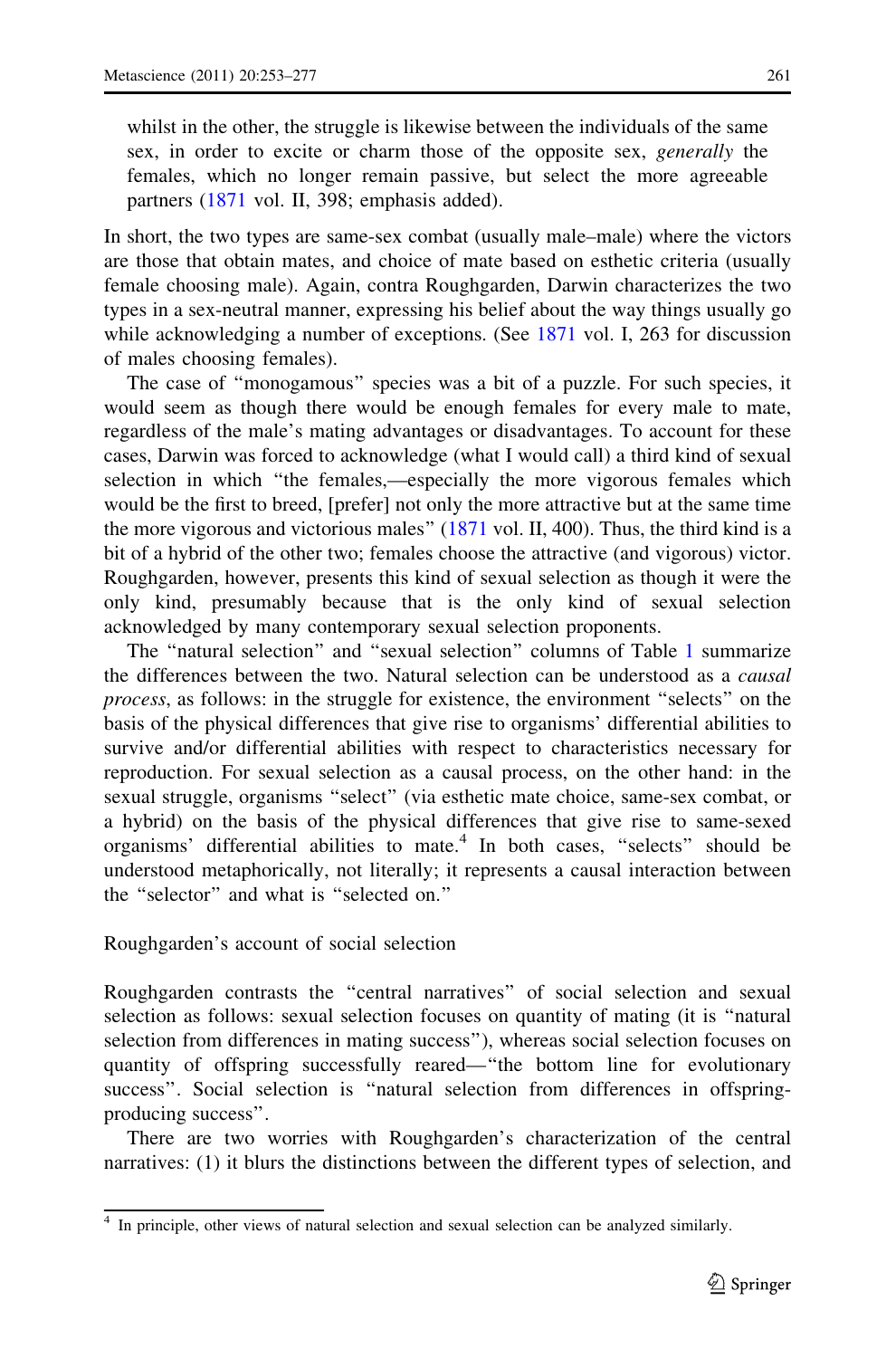|                                        | Natural selection                                                         | Sexual selection                                                                          | Social selection                                                                           |
|----------------------------------------|---------------------------------------------------------------------------|-------------------------------------------------------------------------------------------|--------------------------------------------------------------------------------------------|
| Type of struggle                       | Struggle for existence                                                    | "Sexual struggle"                                                                         | Parenting struggle                                                                         |
| Differentiation                        | Among conspecifics,<br>irrespective of sex                                | Among members of same<br>sex                                                              | Among members of same sex                                                                  |
| Relevant abilities<br>("propensities") | Abilities to survive<br>and/or abilities<br>necessary for<br>reproduction | Abilities to mate, based on<br>characters that aid in<br>combat or esthetic<br>characters | Abilities to rear offspring<br>(underlying genetic basis<br>and organisms'<br>development) |
| Selective agent                        | The environment,<br>including other<br>species                            | Conspecifics (esthetic mate<br>choice, same-sex combat,<br>or hybrid)                     | Conspecifics (negotiations,<br>clique inclusions, and<br>exclusions)                       |

Table 1 Three forms of selection

makes it harder to see what is revolutionary about social selection by hiding it under the umbrella of natural selection. (2) It focuses on differential success, which, as Mills and Beatty ([1979](#page-24-0)) argue, risks making evolutionary theory circular; instead, we ought to focus on differential *ability*.

So, I suggest a revision: social selection involves differences in offspring-rearing abilities, whereas sexual selection involves differences in mating abilities. But what gives rise to different offspring-rearing abilities under social selection? Roughgarden's answer involves a "two-tiered" approach. The *behavioral tier* has fast, withingeneration developmental changes, but no genetic changes in the population. The evolutionary tier, on the other hand, has slow generation-to-generation genetic changes in the population. I discuss each of these in turn, simplifying Roughgarden's presentation somewhat.

The behavioral tier uses a Nash bargaining approach to game theory. ''Players'' (generally pairs or small groups) negotiate the time that each spends in various offspring-rearing tasks. Possible negotiation tactics include strikes and side payments. The ''game'' may be played cooperatively or competitively and lead to either cooperative or competitive outcomes. Roughgarden emphasizes one of the cooperative paths to a cooperative outcome. Biologically, this involves what Roughgarden calls ''team play'', incorporating coordinated activity and pursuit of a common team goal: the successful rearing of offspring. However, Roughgarden acknowledges that the frequencies of competitive and cooperative paths and outcomes are an empirical matter that has yet to be fully tested.

In the evolutionary tier, payoffs for different players evolve. Traits like body size, metabolic rate, and foraging capability determine how many offspring a particular pair of genotypes can rear successfully given different distributions of their efforts. New variants of these traits will tend to increase in the population if they can, on average, increase the number of offspring that can be reared.

In short, on the social selection view (combining the two tiers), differences in genetically based traits relevant to offspring-rearing abilities give rise to different developmentally-based offspring rearing pair behaviors, probably involving team play.

<span id="page-9-0"></span>But how does social selection account for secondary sexual characters? If organisms are selected for characteristics that enhance their offspring-rearing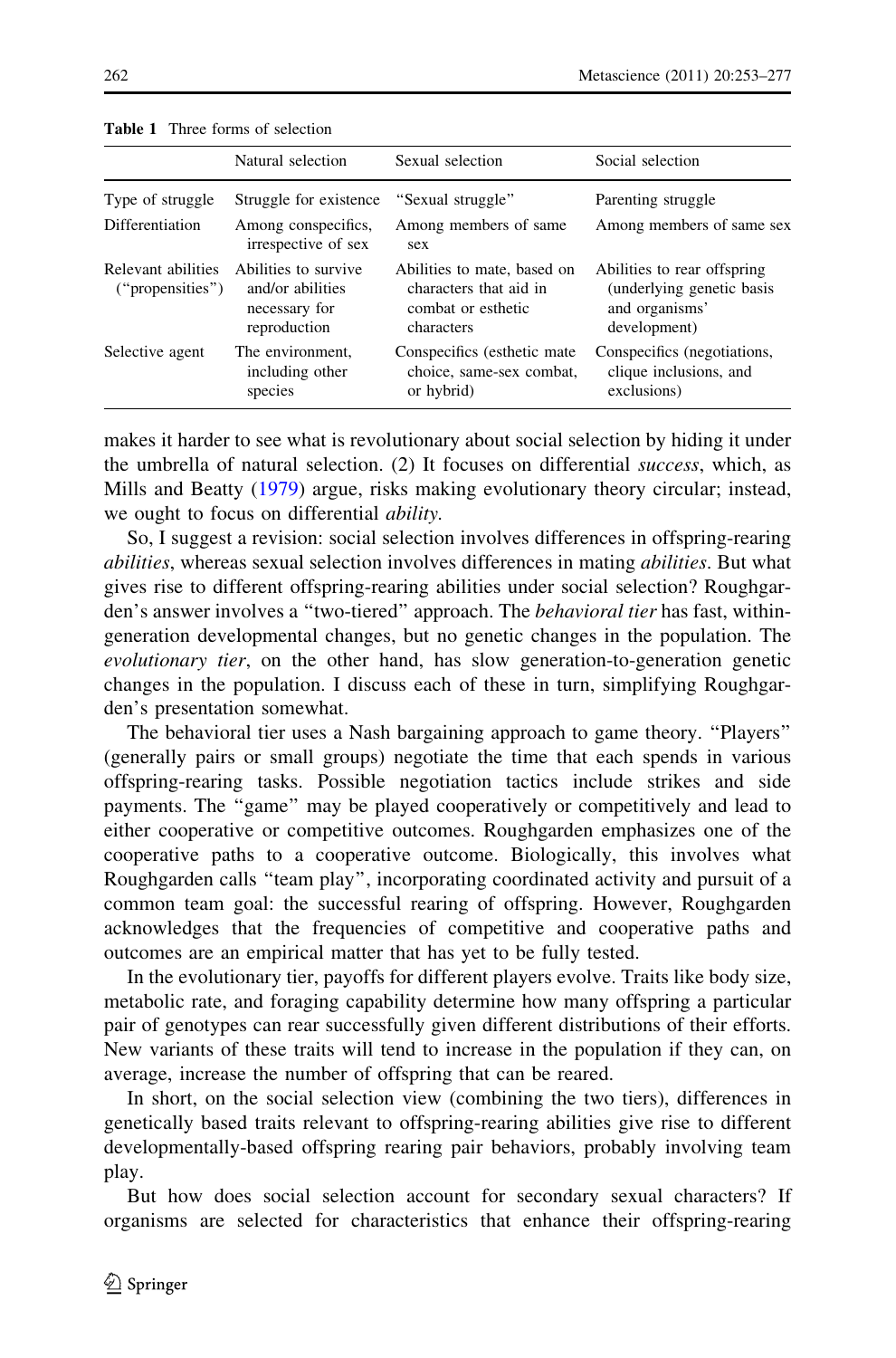abilities, as social selection predicts, then organisms—both males and females will be heavily invested in activities such as protecting territories and controlling resources. Depending on resource distribution, it may be advantageous for them to form "cliques"—groups within a species that control access to these resources. They may as a consequence develop ''ornaments'' (secondary sexual characters), such as peacock's tails or branched antlers, which may be of one of two kinds: (1) genetically based ''bids'' to enter a clique or (2) developmentally based ''badges'' to show that the organisms are members of the clique (badges develop as a consequence of access to resources). Thus, social selection provides an alternative explanation of the evolution of ornaments. (Of course, Roughgarden intends social selection to explain other phenomena that contemporary sexual selection proponents have sought to explain—e.g., origin of sexual reproduction and of the male/female binary).

The ''sexual selection'' and ''social selection'' columns of Table [1](#page-9-0) summarize the differences between the two. Social selection can thus be understood as a causal process as follows: In the parenting struggle, organisms ''select'' (through their negotiations and though clique inclusions and exclusions) on the basis of the physical differences that give rise to organisms' differential abilities to rear offspring.

Summing up the causal process approach

Natural selection, sexual selection, and social selection each posit a different area of ''struggle''. Natural selection occurs with respect to any differences among members of the same species, whereas sexual selection and social selection occur with respect to differences among members of the same sex. More specifically, natural selection acts on differences in survival and reproductive abilities, sexual selection acts on differences in mating abilities, and social selection acts on differences in offspring-rearing abilities. For natural selection, the environment "selects" on the relevant differential abilities; for sexual and social selection, organisms ''select'' on the relevant differential abilities, with sexual and social selection differing in the ways in which organisms select (as above). (There are also some differences in expected outcomes, which I lack space to discuss).

Of course, in principle, one could use natural selection as an umbrella term while recognizing that it is a cover for different sorts of causal processes, since what is most important is the recognition that there *are* different types of causal processes. However, using different terms for the different causal processes helps ensure that none of them are overlooked, forcing us to make explicit which are operating and to what extent.

There are three general implications of the causal process approach: (1) We can see how sexual selection and social selection pertain to a different domain than natural selection and the extent to which they offer competing accounts of that domain. (2) We can see the different kinds of biological phenomena that are lumped together if natural selection is simply differences in reproductive success due to heritable fitness differences. (3) We ought to be measuring and tracking the various abilities (survival, reproduction, mating, offspring rearing—and perhaps others), rather than "fitness" simpliciter.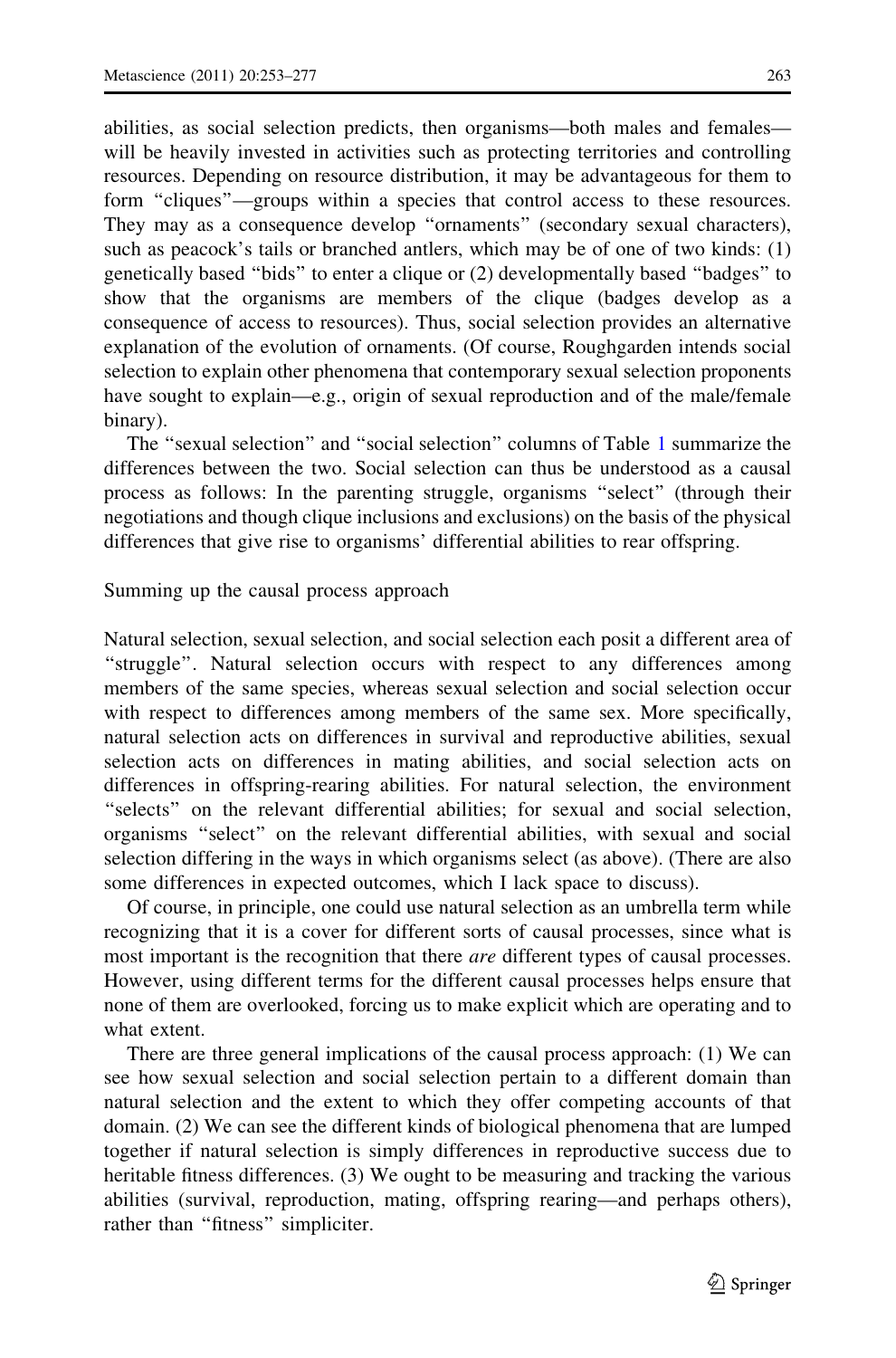In short, Roughgarden is vindicated in offering a revolutionary alternative to sexual selection and not a mere revision to existing views. And Darwin is vindicated in his separation of natural selection from sexual selection.<sup>5</sup>

# Angela Potochnik

The primary purpose of *The Genial Gene* is to criticize the many individual hypotheses grouped under the rubric of sexual selection theory and to develop alternative hypotheses that account for the traits in question. Roughgarden identifies 26 empirical hypotheses, on issues ranging from the evolution of sexual reproduction and sexual dimorphism to the behavioral ecology of mating, reproduction, and the rearing of young (237–238). Together, these comprise the empirical content of social selection theory.

Yet, the empirical hypotheses are not the entirety of the project. Roughgarden's first sentence declares that ''this book is about whether selfishness and individuality, rather than kindness and cooperation, are basic to biological nature'' (1). My aim here is to establish the role that this claim plays in Roughgarden's research program. The broad-scope theoretical claim that cooperation is basic plays a fundamental and intriguing role in Roughgarden's project. Understanding that role uncovers an important element of Roughgarden's criticism of sexual selection theory. It also is key to understanding the nature of Roughgarden's dissatisfaction with other accounts of the evolution of cooperation.

#### Debunking selfishness

Roughgarden's claim that kindness and cooperation are basic to biological nature is more than an opening line; it plays an important role in her project. What to make of that role is part of what is at issue between Roughgarden and sexual selection theorists. It is also a non-trivial part of understanding social selection theory. In this section, I critically examine how Roughgarden's ideas about the basics of biological nature contribute to her research program.

Near the end of the book, there is a brief argument for the rejection of sexual selection theory in its entirety. Roughgarden asks the reader to ''consider the implications of sexual selection being incorrect on all 26 [empirical hypotheses]'' (247). She argues that, if the sexual selection hypotheses were mutually independent, the chances that they *all* would be wrong are vanishingly small. She concludes that, instead,

some feature common to all 26 propositions in sexual selection must exist to explain why they are all incorrect at the same time. That feature is that all 26 points derive from a common view of natural behavior predicated on selfishness, deception, and genetic weeding. If this view of biological nature is

<sup>&</sup>lt;sup>5</sup> Thanks to the Roughgarden Lab at Stanford University and the Griesemer/Millstein Lab at UC Davis for helpful discussion. Thanks are also owed to Erika Milam, Angela Potochnik, and Joan Roughgarden for an enjoyable session at ISHPSSB 2009.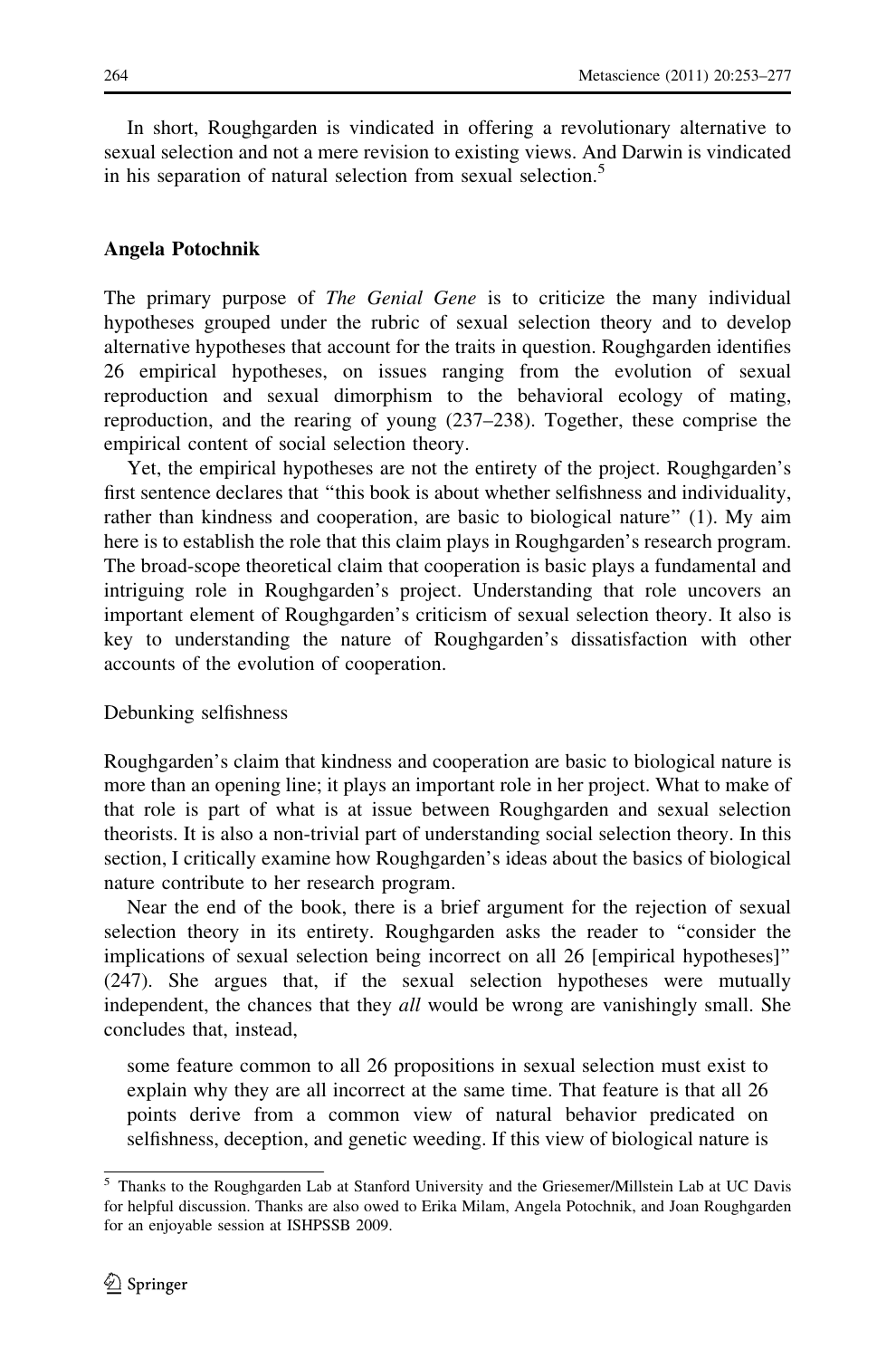wrong, then deriving any 27th or 28th additional element for [the sexual selection system] will fail as well. Thus, the sexual selection system cannot be somehow repaired or sanitized. Its foundation is incorrect (247).

Roughgarden claims that sexual selection theory is a codification of the view that selfishness etc. characterizes the evolved traits related to gender, sex, and reproduction. In this passage, she suggests both that the view that selfishness is basic influences the nature of sexual selection hypotheses and that the incorrectness of those hypotheses indicates that the belief that selfishness is basic is false.

Let us consider these two ideas individually. According to the first, a view about what is biologically basic influences the empirical hypotheses that are generated. It is clear that broad-scope beliefs play this role for Roughgarden's social selection theory—namely, the belief that kindness and cooperation are commonplace in the living world. For example, Roughgarden ([2004](#page-24-0)) initially conceded that the peacock's colorful train fits within the sexual selection framework. Takahashi et al.'s ([2008\)](#page-24-0) empirical findings against the role of this train in mate selection led Roughgarden to reconsider. Her view that cooperation is commonplace in the animal kingdom then sparked the hypothesis that the peacock's train fits into that rubric: perhaps social dynamics, not sexual dynamics, give a colorful train its value. Empirical findings against the female mate-choice hypothesis occasioned this new hypothesis, and empirical findings will decide the success of Roughgarden's replacement hypothesis. But the formulation of the new hypothesis was surely influenced by antecedent views about the character of the living world.

In Roughgarden's view, sexual selection theory is similarly guided by a commitment to selfishness. If so, that commitment is generally left unarticulated by sexual selection advocates. Yet, broad-scope beliefs of some sort do play a role in sexual selection theory. In response to challenges to some sexual selection hypotheses, Clutton-Brock ([2007\)](#page-23-0) responds that ''the theory of sexual selection still provides a robust framework that explains much of the variation in the development of secondary sexual characters in males.'' One role of sexual selection theory is as a framework that guides the formulation of individual empirical hypotheses, much as an explicit commitment to cooperation guides Roughgarden's hypotheses.

Yet, Roughgarden risks overstating the connection between background views and empirical hypotheses. A view of what is basic to biological nature cannot issue direct predictions about the living world. Even if kindness and cooperation are basic, there is a great deal of latitude in how kindness/cooperation is manifested, as Roughgarden ([2004\)](#page-24-0) amply demonstrates. Additionally, views of what is basic to biological nature not only accommodate a variety of manifestations in the living world but also allow occasional departures from the pattern. Roughgarden allows that some behaviors may be best described in terms of conflict, and Clutton-Brock [\(2007](#page-23-0)) allows for instances of mating behavior that do not conform to the pattern of female choice. A view about what is basic can inspire empirical hypotheses, but it certainly does not entail them.

The second relationship that Roughgarden posits between the view that selfishness is basic and sexual selection theory runs in the opposite direction. She claims that demonstrating that the empirical hypotheses of sexual selection are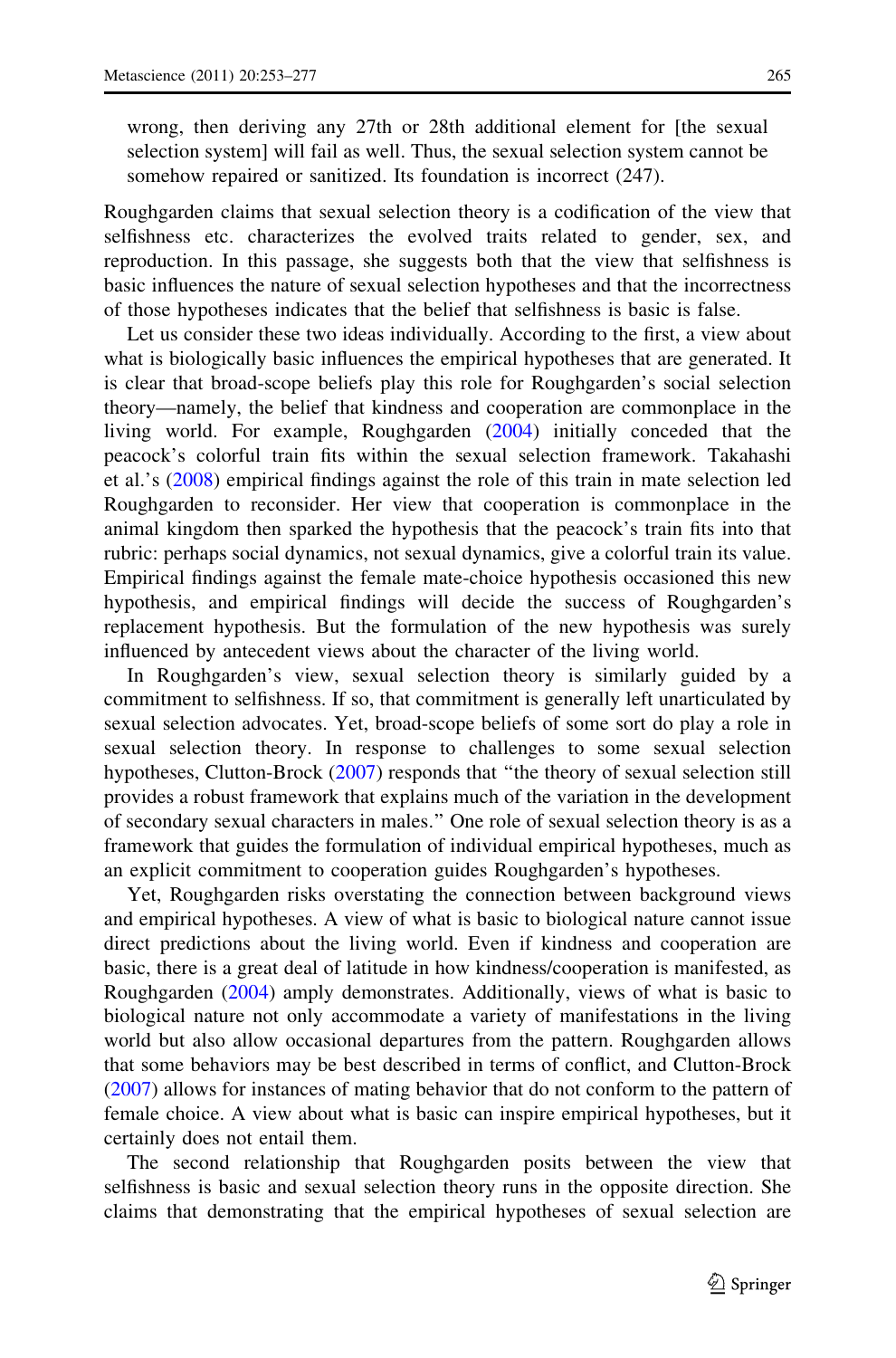incorrect *falsifies* the view that selfishness is basic to biological nature. Surely, this is wrong. Even assuming that the empirical hypotheses in question are motivated by the view that sexual behavior is based on ''selfishness, deception and genetic weeding,'' the failure of those hypotheses does not wholly undermine this view of biological nature. I have argued that a claim about what is biologically basic does not prescribe particular empirical hypotheses but is consistent with a variety of hypotheses. Accordingly, the failure of any number of empirical hypotheses cannot falsify a view of the basics.

Disconfirmation of any sort seems the wrong way to think about the relationship between empirical claims and broad-scope claims about what is basic. If the latter does not issue specific predictions, then it is not directly subject to confirmation or refutation. A view of what is basic to biological nature is better seen as a guiding heuristic, judged according to its fruitfulness rather than its truth. The connection between empirical observations and a claim that, e.g., selfishness is biologically basic is heavily attenuated. Selfishness may be defined in any number of ways for a wide variety of phenomena. It is also unclear what range of influence to expect from a quality dubbed basic. The scientific value of a view about what is biologically basic is its ability to inspire novel empirical claims, claims that can be confirmed or disconfirmed.

This idea is supported by points made above. A view of what is basic to biological nature is compatible with any specific empirical outcomes, indeed, can engender an array of distinct hypotheses for a single phenomenon. Consider also the relationship among empirical hypotheses inspired by some view of the basics. Only for closely related phenomena can the accuracy of a hypothesis for one phenomenon provide evidence of its accuracy for another. For instance, if a rich cooperative social network is discovered in one species of birds, this is some evidence for similar networks in other species. Expectations for similar dynamics in substantively similar evolutionary outcomes are based on more than broad claims about what is basic to nature. In contrast, the success of hypotheses for more disparate phenomena is virtually independent. The cooperative rearing of young in birds gives no evidence that anisogamy (the egg/sperm binary) evolved for mutual advantage, even if both hypotheses result from the view that cooperation is basic to biological nature.

Sexual selection hypotheses about the evolution of sex, gender, and reproduction succeed or fail individually, as relatively independent claims about evolution. The same is true for Roughgarden's competing empirical hypotheses. A commitment to the view that kindness and cooperation are basic does not warrant accepting those hypotheses, nor does the rejection of that view warrant rejecting those hypotheses. Some evolutionary outcomes are best described in terms of conflict (203), but this alone does not undermine the claim that cooperation is ''basic.'' Similarly, the success of social selection theory would not falsify, or even disconfirm, the idea that selfishness is basic. Empirical claims about the world do not proceed in lockstep with a view of what is basic.

However, a view of what is biologically basic is not entirely beyond the purview of empirical results. If, as I suggested, a view of the basics should be judged for its fruitfulness, then an unfruitful view of the basics should be jettisoned. The debate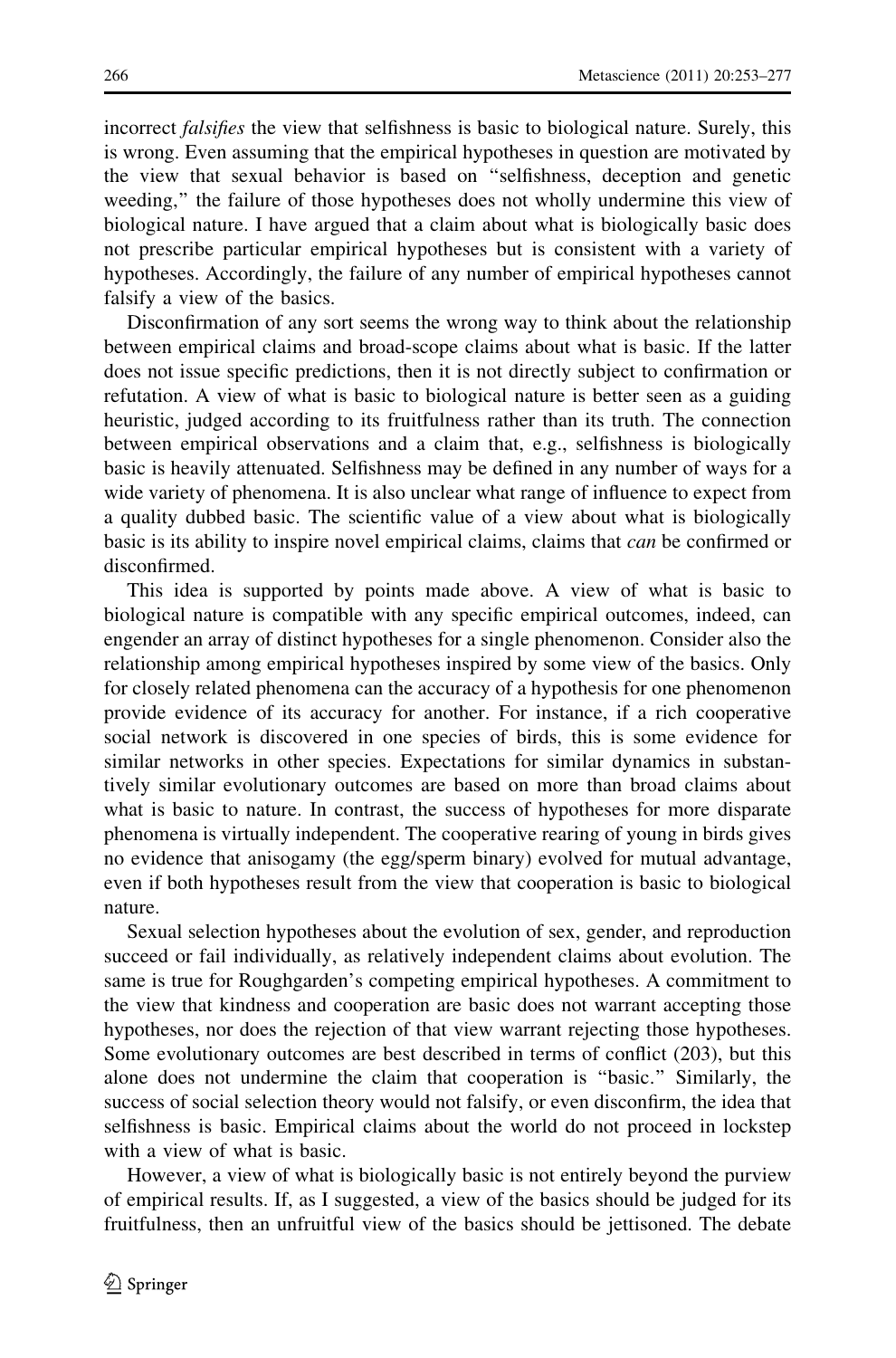over social selection theory includes a disagreement on precisely this point. Each side accuses the other of imposing a favored worldview that is not reflected in the living world. Coyne [\(2004](#page-23-0)), in a review of Roughgarden [\(2004](#page-24-0)), claims that ''[Roughgarden's] agenda… is explicit and ideological.'' Roughgarden responds in kind. She says, ''Neo-Spencerists have not scientifically demonstrated their world view of nature. They have merely stipulated it and ridicule any alternative view of nature as romantic wishful thinking'' (3). Each posits that one view of what is biologically basic generates plausible empirical hypotheses about gender, sex, and reproduction and that the competing view is imposed as an interpretation—a misinterpretation—of those traits. This can be viewed as a disagreement over the fruitfulness of different views of the basics.

In summary, Roughgarden's insistence that her book is about what is ''basic to biological nature'' is not empty rhetoric. Her criticisms of sexual selection theory are partly inspired by her commitment to the roles of kindness and cooperation, and the points of dispute include the role played by competing broad-scope commitments. Roughgarden's work exemplifies the socially engaged science proposed by Longino [\(1990](#page-24-0)). Yet, Roughgarden's claim that she has falsified the view that selfishness is basic is incorrect. Instead, the success of her criticisms should be judged by whether she has demonstrated that selfishness and deceit are common evolutionary hypotheses not because they are commonplace in the living world, but because of a misguided theoretical commitment. Roughgarden should not aim to falsify a commitment to selfishness but to demonstrate its unfruitfulness.

# Accounting for cooperation

Roughgarden distances her approach from other attempts to account for cooperation in nature. She is critical of accounts of the evolution of altruism in terms of group selection, reciprocal altruism, or kin selection. Given her emphasis on cooperation, it is initially a bit mystifying why Roughgarden regards these models for the emergence of cooperative behavior as foes instead of friends. Here too, her broadscope claim that cooperation is basic is at the heart of her criticisms.

Roughgarden's primary criticism of kin selection and reciprocal altruism is that both ''are theories whose purpose… is to take the altruism out of altruism—theories that devise a way to see how cooperative behavior is really deep-down selfishness after all'' (3). These theories account for cooperation by showing how cooperative behavior leads to advantage at the level of genetic inclusive fitness (kin selection) or as a product of repeated interactions (reciprocal altruism). An advocate of the ''selfish gene'' view may construe this as selective advantage as the product of selfishness, either at the genetic or at the individual level (12). This makes cooperation illusory, thereby violating Roughgarden's commitment to cooperation as basic.

Roughgarden's contention against group selection is that, though theoretically possible, the differential success of groups is not common. Behavior, even social behavior, leads to fitness consequences for individuals (12). Roughgarden's concern seems to be that group-selection models assume that individual-level selection acts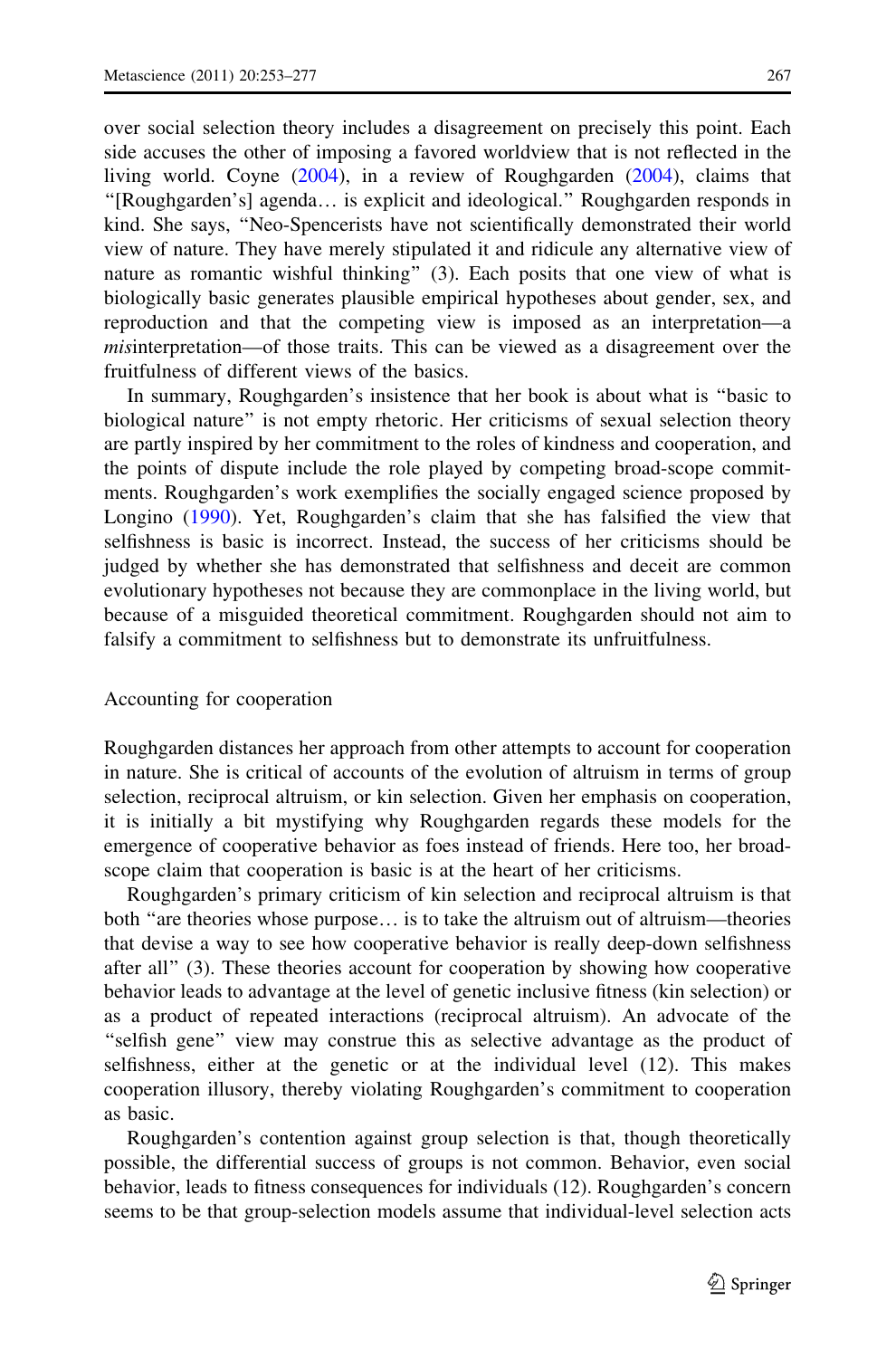against cooperative behavior and is counteracted only by group-level selection for cooperation. Again, cooperation is taken to be non-basic. In contrast, Roughgarden expects that ''ordinary individual-level natural selection'' often favors cooperation (186). No special appeal to a different level of advantage is needed; cooperation simply pays off.

Here, Roughgarden's criticisms of approaches to accounting for cooperation converge. Roughgarden notes that kin selection models and group-selection models are mathematically equivalent (e.g., Kerr and Godfrey-Smith [2002\)](#page-23-0) and that both represent selection acting in opposed directions. Group-selection models represent individual-level selection against cooperation and group-level selection for cooperation. Kin selection models incorporate into a gene's inclusive fitness the fitness cost to gene copies in benefactors and the fitness benefit to gene copies in beneficiaries. Both assume cooperation has a cost. In contrast, Roughgarden's commitment to cooperation as basic leads to the expectation that cooperation often results in direct selective advantage (185–186).

In the levels of selection debate, altruistic behavior is commonly defined as behavior that benefits others at a personal fitness cost (Sober and Wilson [1998](#page-24-0)). This suggests that any behavior that benefits the actor is selfish, a definition that Roughgarden criticizes. Choosing this dividing line between selfishness and altruism makes selfishness the evolutionary default: any behavior that results in individual selective advantage is, by definition, selfish. Any account of the evolution of cooperation that employs this definition of selfishness—including kin selection, reciprocal altruism, and group selection—prejudges the question of what is basic to biological nature.

Roughgarden suggests an alternate definition of cooperation that does not equate direct fitness advantage with selfishness. She argues that models of social behavior should explicitly represent both (1) how behavior develops during the life span of individuals and (2) how behavioral strategies evolve through evolutionary time. Then, cooperation can be defined in terms of behavioral dynamics, rather than simply selection dynamics. As Roughgarden et al. put the point,

The distinction between our proposition and previous work is apparent in the use of the word cooperative, which means only a mutually beneficial outcome in previous work but describes a process of perceiving and playing the game in our work [\(2006](#page-24-0), 967).

Defined in terms of behavioral dynamics, cooperation need not involve a cost to direct fitness. Instead, cooperation is defined by how social interactions are approached. For example,

through reciprocal calls and physical intimacy, players perceive team fitness and act accordingly rather than play solely as individuals. Communication during courtship permits bargaining and promises of side payments ([2006,](#page-24-0) 966–967).

In this scenario, individuals have recourse to bargaining, side payments, and threat points to ensure mutually advantageous arrangements. Yet, the arrangement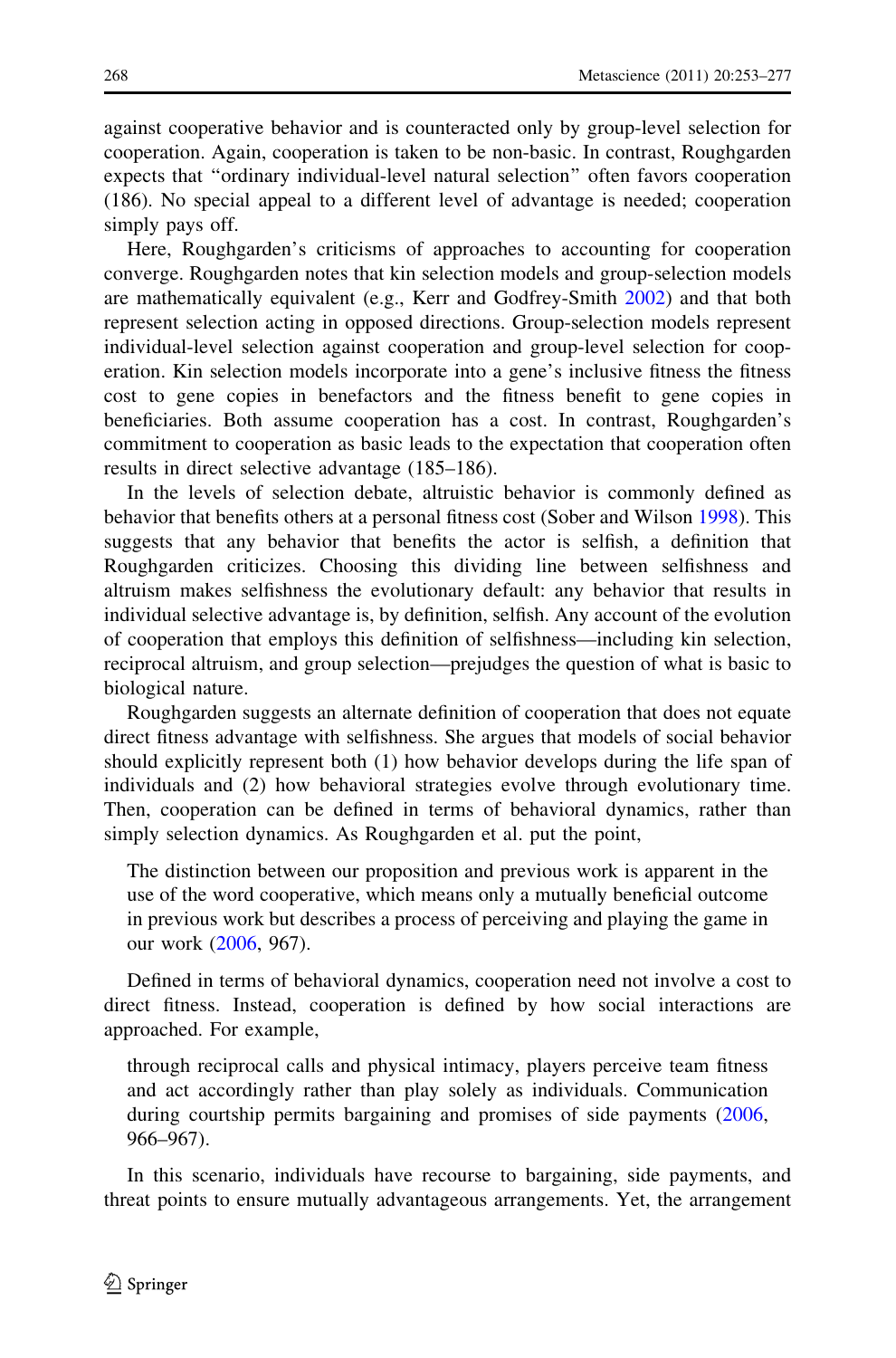qualifies as cooperative, for social behavior is employed to accomplish mutual advantage.

In Roughgarden's view, other approaches err in the assumption that cooperation cannot be directly advantageous. Those approaches assume either that cooperation comes about through a separate form of selective advantage (group fitness or inclusive fitness) or that cooperation is at root selfishness (reciprocal altruism). In contrast, Roughgarden claims that ''many instances of cooperative behavior are best explained as the kind of team play envisioned in our behavioral tier, combined with ordinary individual-level natural selection in the evolutionary tier'' (186). She thinks that once cooperation is adequately defined, it is not an evolutionary enigma, but a common successful strategy.

This is another role played by the commitment to kindness and cooperation as basic. Eliminating the assumption that individual advantage simply is selfishness creates room for the hypothesis that cooperation emerges via individual selective advantage. Yet, this brings to the fore another difficulty with how Roughgarden wields her broad-scope theoretical claims. Notice that Roughgarden's preferred definition of cooperation applies only to social behavior, to organisms that have the potential to engage in team play. This is not relevant to some traits Roughgarden deems cooperative. For instance, she postulates that anisogamy is due to mutual advantage rather than sexual conflict. But if the physical trait of gamete size is to count as a cooperative outcome, the definition of cooperation must be altered to include non-behavioral traits. The behavioral sense of cooperation is not broad enough to be basic to biological nature.

This illustrates how different conceptions of the basics may lead to an overemphasis of differences. Roughgarden's criticism that group selection and kin selection are not common evolutionary mechanisms is an empirical disagreement with advocates of those views. In contrast, her criticism that group selection, kin selection, and reciprocal altruism consider all individually advantageous behavior to be selfish is a dispute about words rather than the world—it hinges on the definition of ''selfishness''. Roughgarden's criticism on this point does not preclude the possibility of, e.g., successful reciprocal altruism models. It simply allows for disagreement over whether the behavior in question should be considered selfish.

If Roughgarden is right that flawed evolutionary explanations result from the assumption of widespread selfishness, perhaps the proper lesson is not to assume widespread cooperation, but to avoid committing to *any* view of what is basic to biological nature. The success of Roughgarden's empirical hypotheses will likely vary from case to case; as Roughgarden readily acknowledges, much empirical work remains. The extent of empirical differences is also yet to be determined. The danger of any wholesale commitment to what is basic to nature is that it may obscure failures of the favored theory and empirical equivalences with other theories. Perhaps the true value of the claim that cooperation is basic is in its power to undermine implicit assumptions of the opposite.<sup>6</sup>

 $6$  Thanks to Joan Roughgarden, Roberta Millstein, Erika Milam, Erol Akçay, and Pria Iyer for helpful discussion and to Sarah Richardson for useful comments on an earlier draft.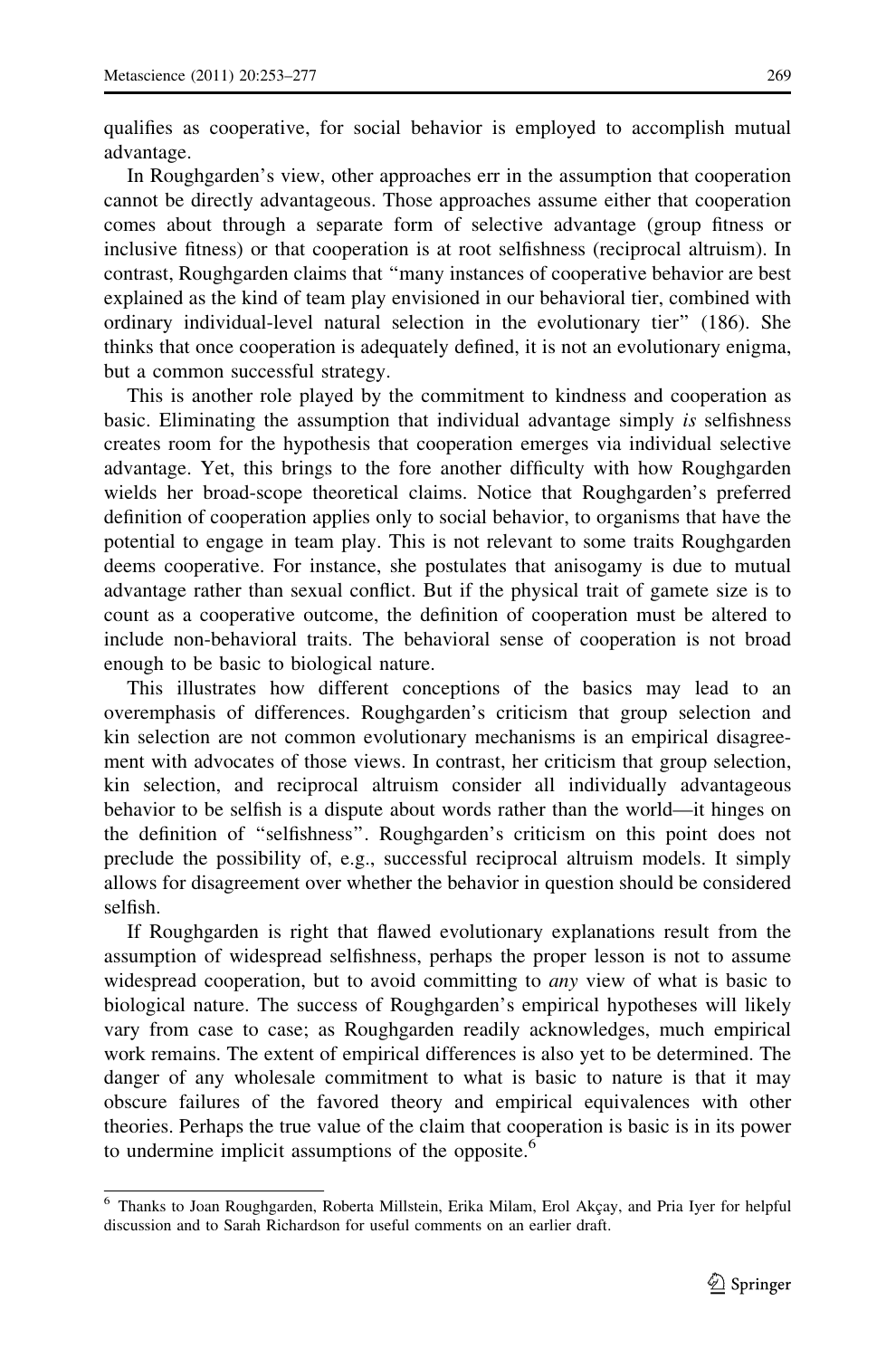#### Author's response: Joan E. Roughgarden

## To Erika Milam

I thank Erika Milam for her analysis of the historical context of The Genial Gene and for her appreciation of how the book may advance our understanding of the evolution of social behavior. I address now her primary critical points.

Milam argues that my theory of social selection is not a replacement of sexual selection, but a special rendition of sexual selection that accords with writings in the 1960s by Drosophila population geneticists such as Dobzhansky ([1955\)](#page-23-0), Petit [\(1958](#page-24-0)), and Ehrman ([1970\)](#page-23-0) and the avian population geneticist O'Donald ([1980\)](#page-24-0), among others. I accept that my perspective on the evolution of social behavior, with its emphasis on the naturalness and value of genetic diversity, is more consonant with those population-genetic workers of the 1960s than it is with later, largely sociobiological writers in the 1970s such as Dawkins [\(1976](#page-23-0)), Hamilton ([1964\)](#page-23-0), Trivers ([1972\)](#page-24-0), Parker [\(1979](#page-24-0)), among others.

Even though, as Milam points out, social selection might be seen as a form of what sexual selection was thought to be by some during the 1960s and earlier, it does differ from what sexual selection is understood to be today. I contend that today's sexual selection is basically the same as what Darwin was describing, and I claim that sexual selection in both Darwin's and today's sense is empirically unsubstantiated and theoretically problematic. Therefore, social selection, in differing from today's sexual selection, can qualify as a replacement for sexual selection, providing it is eventually verified in future empirical and theoretical research.

To see that Darwin's vision of sexual selection is essentially the same as today's sexual selection, let us simply inspect what both Darwin wrote and what a contemporary geneticist writes and compare.

[Darwin \(1981\)](#page-23-0) wrote, ''Males of almost all animals have stronger passions than females'', and ''the female… with the rarest of exceptions is less eager than the male… she is coy''. These ''coy'' females choose mates who are either beautiful or well armed, or both: ''Many female progenitors of the peacock must… have… by the continued preference of the most beautiful males, rendered the peacock the most splendid of living birds''. Similarly, female preference for victorious males caused males to become "vigorous and well-armed... just as man can improve the breed of his game-cocks by the selection of those birds, which are victorious in the cock-pit''. All in all, males evolve to be beautiful and well armed, because of female mate choice.

The geneticist Jerry Coyne ([2004\)](#page-23-0) wrote, ''We now understand… Males, who can produce many offspring with only minimal investment, spread their genes most effectively by mating promiscuously… Female reproductive output is far more constrained by the metabolic costs of producing eggs or offspring, and thus a female's interests are served more by mate quality than by mate quantity''.

Coyne's present-day narrative is identical to Darwin's, excepting that passionate male has become promiscuous male and coy female has become constrained female. That is, passionate/promiscuous males with cheap sperm are constantly searching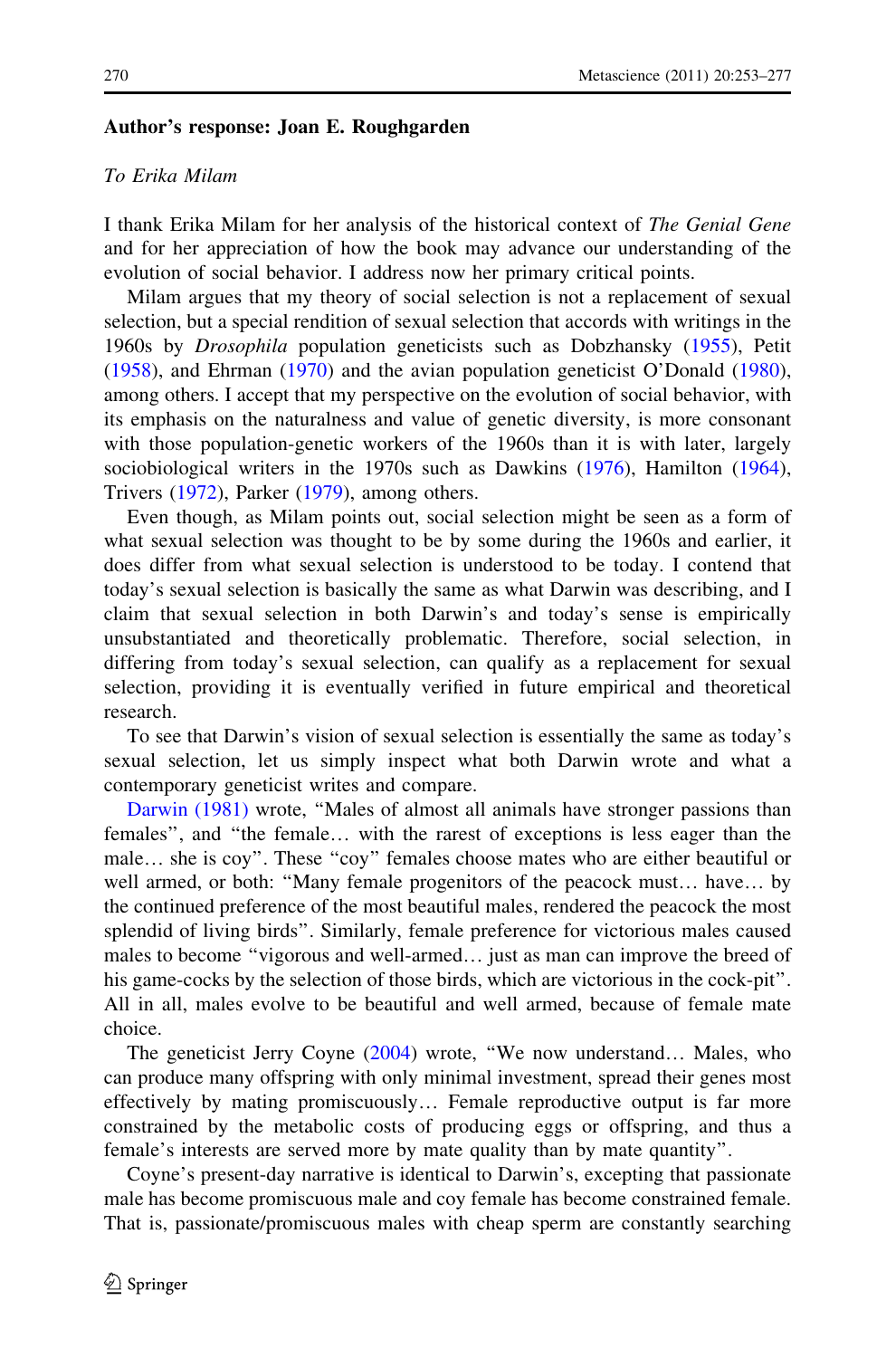for chances to mate, and coy/constrained females with expensive eggs ascertain which males have the best ornaments or armaments/genes.

In both Darwin's and Coyne's narrative, the males can be objectively ranked in terms of heritable quality and females try to identify the highest male in the quality hierarchy and settle for whom they can get. This is precisely the narrative taught today as established fact in standard college biology curricula and textbooks.

I claim that this story simply does not take place in nature. There are no regularities of the sort Darwin claimed—females are not generally coy nor males generally more passionate than females, sperm is not generally cheap, females are not often constrained by their eggs, nor do they ever bother to select mates on the basis of genetic quality, and no hierarchy of genetic quality exists among males, and so forth. The whole story is nothing but a tall tale.

Moreover, the standard sexual selection story does not make theoretical sense when carefully considered because of the "paradox of the lek" (impossibility of maintaining a continuous supply of bad genes to sustain female choice for continued genetic weeding) and the inability of animals ever to discern minuscule fitness differences that result from differences in the number of weakly deleterious mutations accumulated by different individuals.

I suggest something else altogether is going on. Females are choosing mates to maximize offspring number, not genetic quality; males indeed care about successful rearing of offspring for otherwise their expensive sperm will have been cast to the wind. And so on. The Genial Gene develops an extensive account of what is happening in reproductive social behavior that point by point differs from what today's sexual selection, or its extensions, envision. In this sense, it is correct, I believe, to assert that social selection is an alternative and potentially a replacement for sexual selection.

Milam argues that the primary importance of social selection lies in how it ''is part of a much larger project, a radical re-envisioning of the evolution of social behavior in animals based on an acceptance of the complexity of animal mind that has become current only in the last decade or so''. She discounts the importance of contrasting social selection with sexual selection. I accept that social selection is indeed a re-envisioning of social evolution that awards to animals sophistication in decision making that goes far beyond what would have seemed plausible several decades ago when the work of Lorenz [\(1937](#page-24-0)), Skinner [\(1938](#page-24-0)), and Tinbergen [\(1951](#page-24-0)) was current. And she may indeed be right that discussions of the contrast between social selection and sexual selection may turn out in the long run to be less important than discussion of the implications for how social selection offers a theory for the evolution of social behavior that incorporates a ''reinvigorated view of animal mind'' as it develops a ''new set of analytical tools''.

# To Roberta Millstein

I thank Roberta Millstein for providing helpful clarification of the distinctions among natural selection, sexual selection, and social selection and for her defense of how social selection can be seen as new and revolutionary proposal in light of a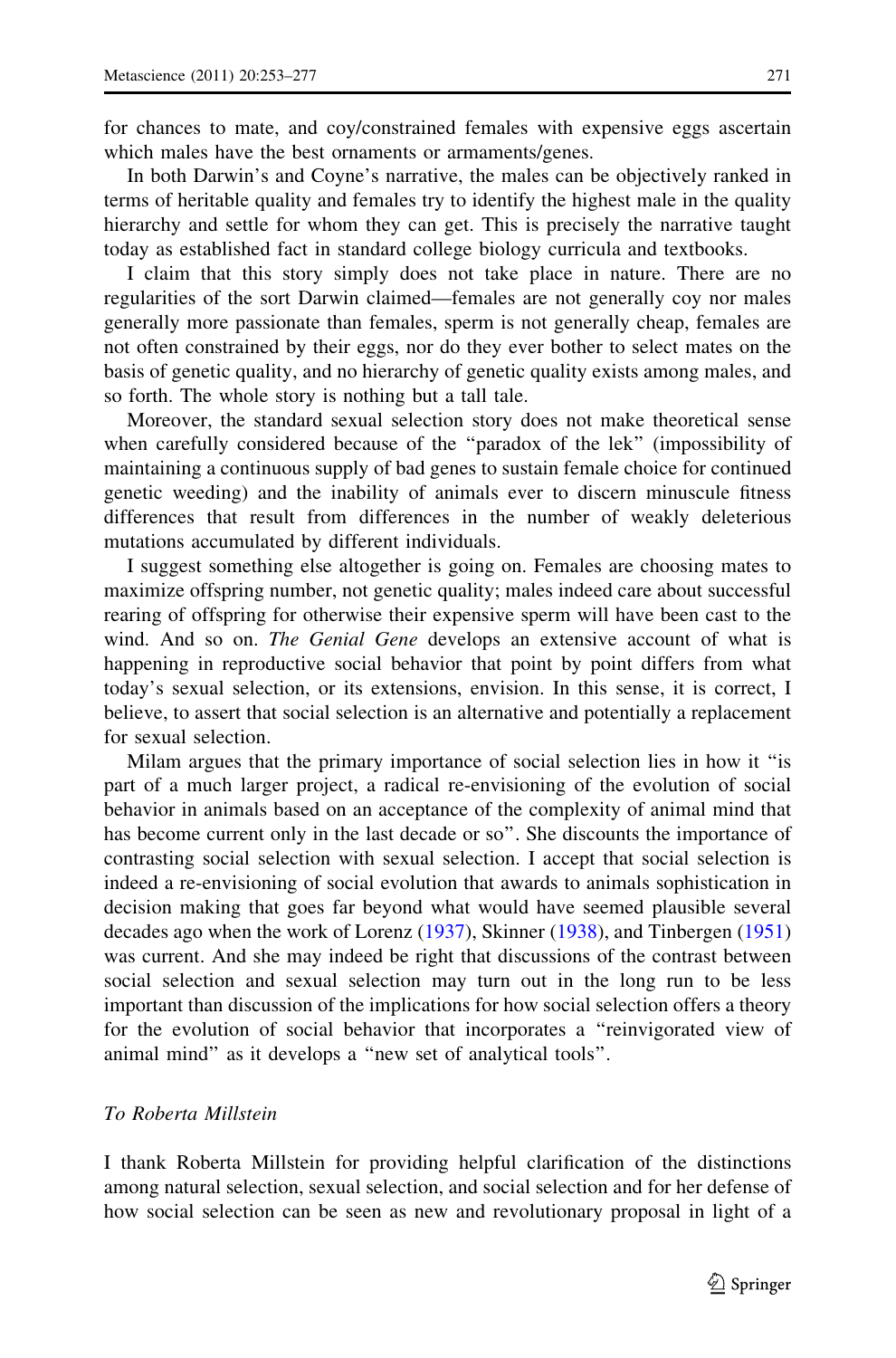causal analysis of the processes that produce these three forms of selection. I turn now to the points of disagreement.

Millstein observes that sexual selection suffers from a multiplicity of definitions and models, many of which are inconsistent with one another. A confusion about exactly what sexual selection means unfortunately is present in Darwin's original writings on the topic. Attempts at divining what Darwin really meant can resemble a psychic trying to speak with the dead. On the one hand, in a single passage, Darwin offers what might seem to be a clear generic definition: sexual selection is a ''kind of selection'' that ''depends on the advantage which certain individuals have over other individuals of the same sex and species, in exclusive relation to reproduction''. On the other hand, in many passages, Darwin characterizes sexual selection in terms of highly gendered mating strategies. Millstein notes that Darwin has three references to females being coy and requiring courtship, whereas I would add that his generic definition occurs in only one passage. And Millstein acknowledges that Darwin frequently writes, and evidently believed, that in general females are coy and males eager, with the ''rarest of exceptions''. Still, Millstein does not think the stereotypical sex roles are Darwin's central focus. The blame for emphasis on the stereotypical sex roles should instead be placed with later readers of Darwin. And Millstein claims that coyness is a phenomenon to be explained by sexual selection theory, not part of the theory itself. Well, I do not see it. I see no reason to let Darwin off the hook on this matter, pinning the blame on later workers. Female coyness is indeed a central part of Darwin's theory because females are primarily doing the mate choosing and, in doing so, inherently can be accused of seeming coy and requiring of courtship while they accumulate the experience and evidence upon which to make their choice.

Similarly, Millstein wants to excuse Darwin from responsibility for a gendered characterization of the ''sexual struggle''. She acknowledges that same-sex combat is intended to refer to male–male combat and that mate choice based on esthetic criteria is intended for female choice of males but says that Darwin nonetheless described the sexual struggle in a sex-neutral manner. Not really. Although Darwin is aware of some sex-role-reversed species, in such cases, he describes the male as acting like a female and vice versa. The phenomenon of sex-role reversal remains problematic today. And Millstein refers to female choice of armed males as a ''hybrid'' between same-sex combat and esthetic preference. Not so. Darwin is clear that the female esthetic is supposed to favor both ornaments and armaments, which conveniently aligns the female esthetic with victory in male–male combat. In my opinion, the best tribute to Darwin is say up front when he is right and when he is wrong and not to cast his writings in a way to make him appear always correct. I appreciate that Professor Millstein and I have an honest disagreement about how Darwin is to be read. Yet, from my perspective, I find it hard to locate Millstein's interpretation outside the industry of Darwinian apologia occasioned by recent anniversary celebrations of Darwin's publications.

Anyway, all this discussion of what Darwin really meant is beside the point of how to distinguish natural selection from sexual selection from social selection, which I think is the main value of Millstein's contribution. As Millstein notes, most biologists today use ''natural selection'' as an umbrella term that subsumes the many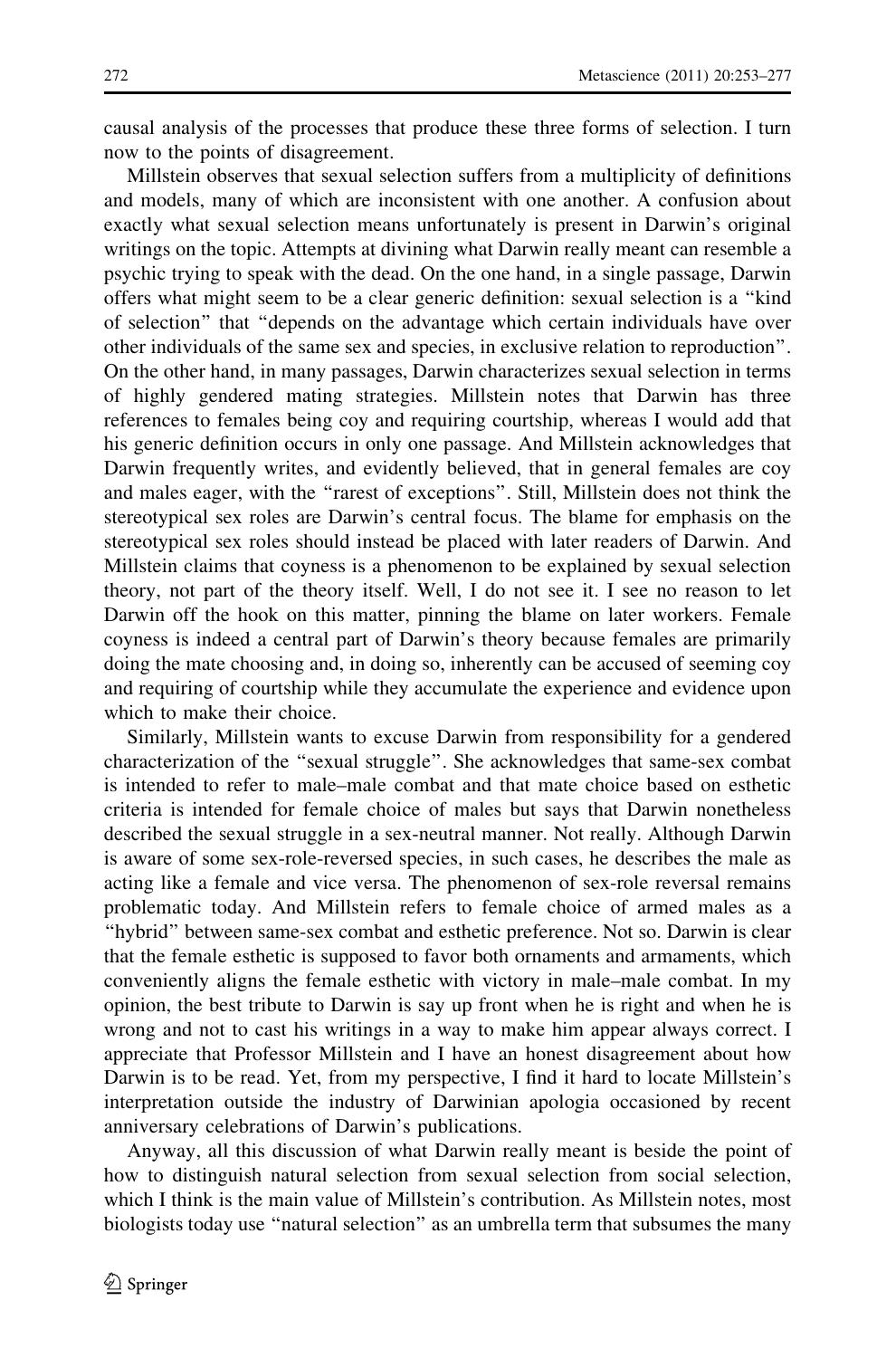ways in which natural selection occurs. We will need two words then. What we might term ''wide-sense natural selection'' is today's umbrella-natural selection, and ''narrow-sense natural selection'' is the natural selection that Darwin was distinguishing from sexual selection, as Millstein details in the first column of her Table [1.](#page-9-0)

I accept Millstein's account of social selection and think that the columns of Table [1](#page-9-0) offer a marvelously clear distinction among (narrow-sense) natural selection, sexual selection, and social selection. I also accept Millstein's suggestion that my use of the word ''success'', as in ''success in parenting'', should be replaced by the word ''ability'', rendering the phrase as ''ability in parenting'' to avoid any slippage into circularity.

I think that Millstein's introduction of causal process analysis to the discussion of sexual selection is an important clarifying innovation. I look forward to seeing the approach extended to certain other ''types'' of selection discussed in the evolutionary literature, such as r-selection and K-selection, by augmenting Millstein's Table [1](#page-9-0) with additional columns.

## To Angela Potochnik

I thank Angela Potochnik for engaging what I feel is the most important philosophical issue to be raised by The Genial Gene, namely the epistemological status of general claims about the basics of biological nature. Of all the reviews and commentaries that the book has received, Potochnik's contribution is the first to consider what it means to hold a position on the general character of biological nature, including, by extension, our own human nature.

Potochnik's view of the epistemological status of general claims about biological nature is that they are guiding heuristics, not truth claims. She writes, ''what is basic to biological nature is better seen as a guiding heuristic, judged according to its fruitfulness rather than its truth''. As such, ''A view about what is basic can inspire empirical hypotheses, but it certainly does not entail them''. And again, ''A view of what is basic to biological nature cannot issue direct predictions about the living world''. Hence, ''a view of the basics should be judged for its fruitfulness'' not its truth. Thus, ''Roughgarden's claim that she has falsified the view that selfishness is basic is incorrect'' and ''Roughgarden should not aim to falsify a commitment to selfishness, but to demonstrate its unfruitfulness''.

Obviously, I completely disagree with Potochnik concerning the epistemological status of general claims about biological nature. My position is that such claims are neither heuristics nor merely metaphors but are indeed offered as universal empirical claims about nature. My position is that such claims do formally entail, as a matter of logic, certain predictions, that such claims can therefore be logically falsified by falsifying their consequents, and that such claims do have truth value and thus may be determined as true or false through empirical investigation.

How would one settle the disagreement between Potochnik's and my view of the status of selfishness as a general characteristic of biological nature? I suggest we consult how the premise that biological nature is founded on selfishness is used. I quote at length from David Beldon ([2009\)](#page-23-0) who reviewed *The Genial Gene* for a lay audience in the magazine *Tikkun*. Beldon writes, "I still have my 1978 paperback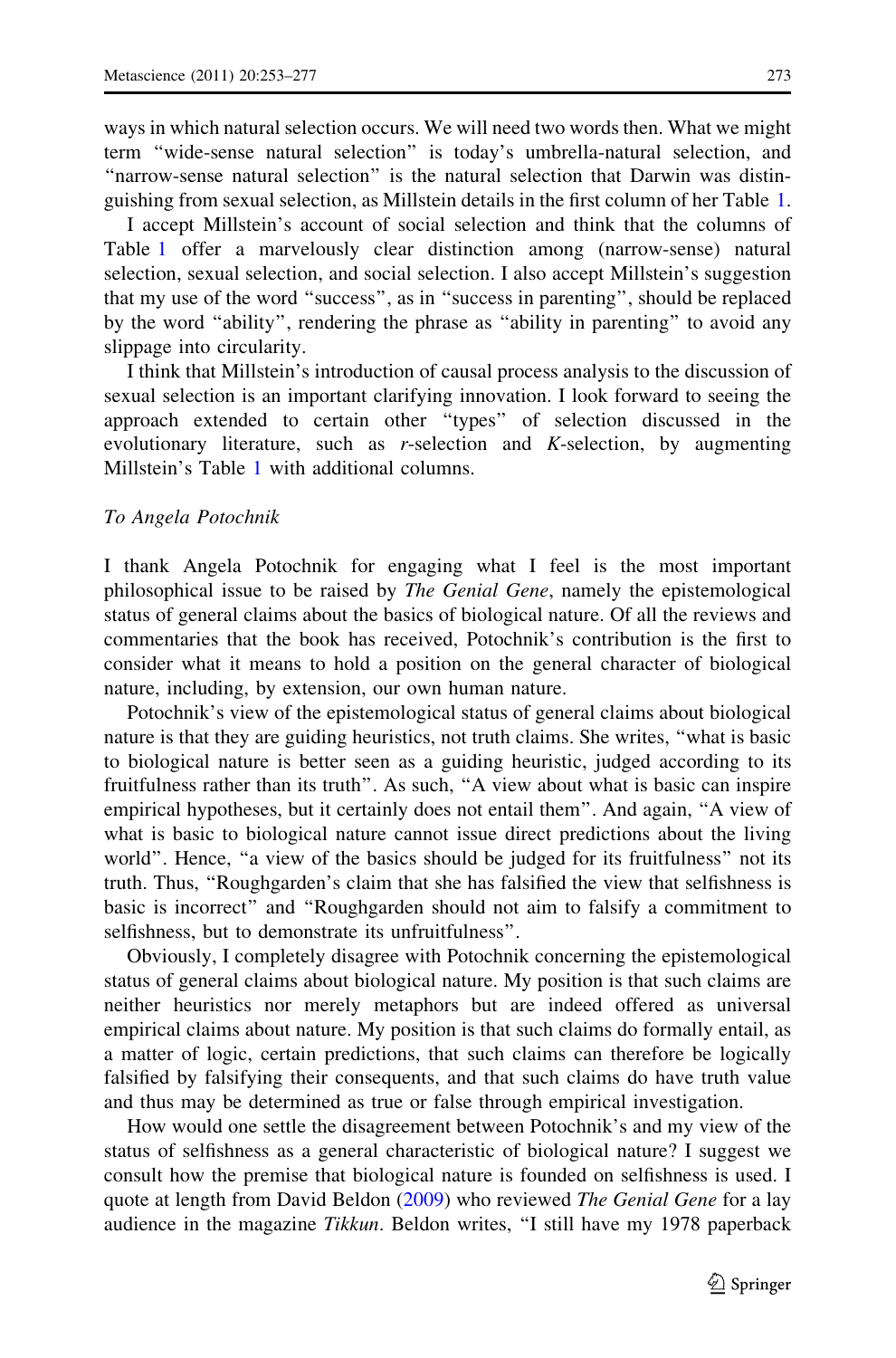edition of Richard Dawkins's *The Selfish Gene...* Two of my best friends, animal behaviorists, gave it to me to explain their world… Altruism is just a variety of selfishness. I was persuaded by my expert friends' certainty as well as by Dawkins's logic… [that] to build a culture based on unselfish values, we have to be aware of our selfish genes and deal with them. This is the conclusion I drew after reading Dawkins. The carpenter cannot create a functional and beautiful staircase if she doesn't know the wood: working against the grain just creates a mess''. This quote indicates that at least some people, I suspect a very great many, think that the phrase, ''selfish gene'' refers to a universal state of nature that we must be aware of and contend with. The phrase is taken as referring to a *fact* of nature, unlike say, the phrases, ''life is tough'', or ''keep a happy face'', both with possible heuristic value that one would not think of trying to falsify.

Not only has the educated lay public been told on behalf of evolutionary biology that biological nature is selfish, scientists too use the notion of selfishness as a working premise. Godfray [\(2005](#page-23-0)), writing about parent–offspring conflict in the "Quick Guide" section of the journal, Current Biology, admonishes the reader to think in terms of selfish genes. Godfray says rhetorically, to the reader, ''you are viewing evolution in terms of the fitness of individuals rather than genes. Most of the time it makes no difference but this [parent-offspring conflict] is one of the situations where an explicit gene's-eye view is essential. The selfish gene [leading to parent-offspring conflict] spreads because it does better than alternative 'nonselfish' alleles at the same locus''.

Indeed, the topic of parent–offspring conflict nicely illustrates how the notion of selfishness in biological nature entails specific predictions. Assume two chicks are calling for food from a parent. On the one hand, assume nature is selfish. Then, the chicks' calling is intended to manipulate the parent into providing more food than is in the parent's own best interest (parent–offspring conflict) and is intended to manipulate the parent into giving each chick food that the other chick needs (sib–sib conflict). On the other hand, assume nature is cooperative. Then, the chicks are honestly signaling their need. The parent can adjust food distribution to guarantee that the chicks are awarded food, each according to its need, to maximize the family prosperity.

The issue here is not which is correct; the point is different predictions about the honesty of the chicks' signaling are entailed by the assumptions of selfishness and cooperativeness. And indeed, evidence that the chicks do signal honestly has required developing the theory of costly signaling as a way of reconciling the chicks' honesty with the assumption of selfishness. Potochnik argues that ''a claim about what is biologically basic does not prescribe particular empirical hypotheses''. To the contrary, the assumption of selfishness *does* entail when accompanied with particularizing assumptions, specific predictions. Therefore, viewing general claims about selfishness as subject to ''disconfirmation'', and indeed, to empirical falsification, is entirely appropriate.

Moreover, if one prediction after another that relies on selfishness is found to be incorrect, a full 26 are enumerated in *The Genial Gene*, then eventually the assumption of selfishness itself draws suspicion, rather than one of the many particularizing assumptions that also participate in deriving specific predictions.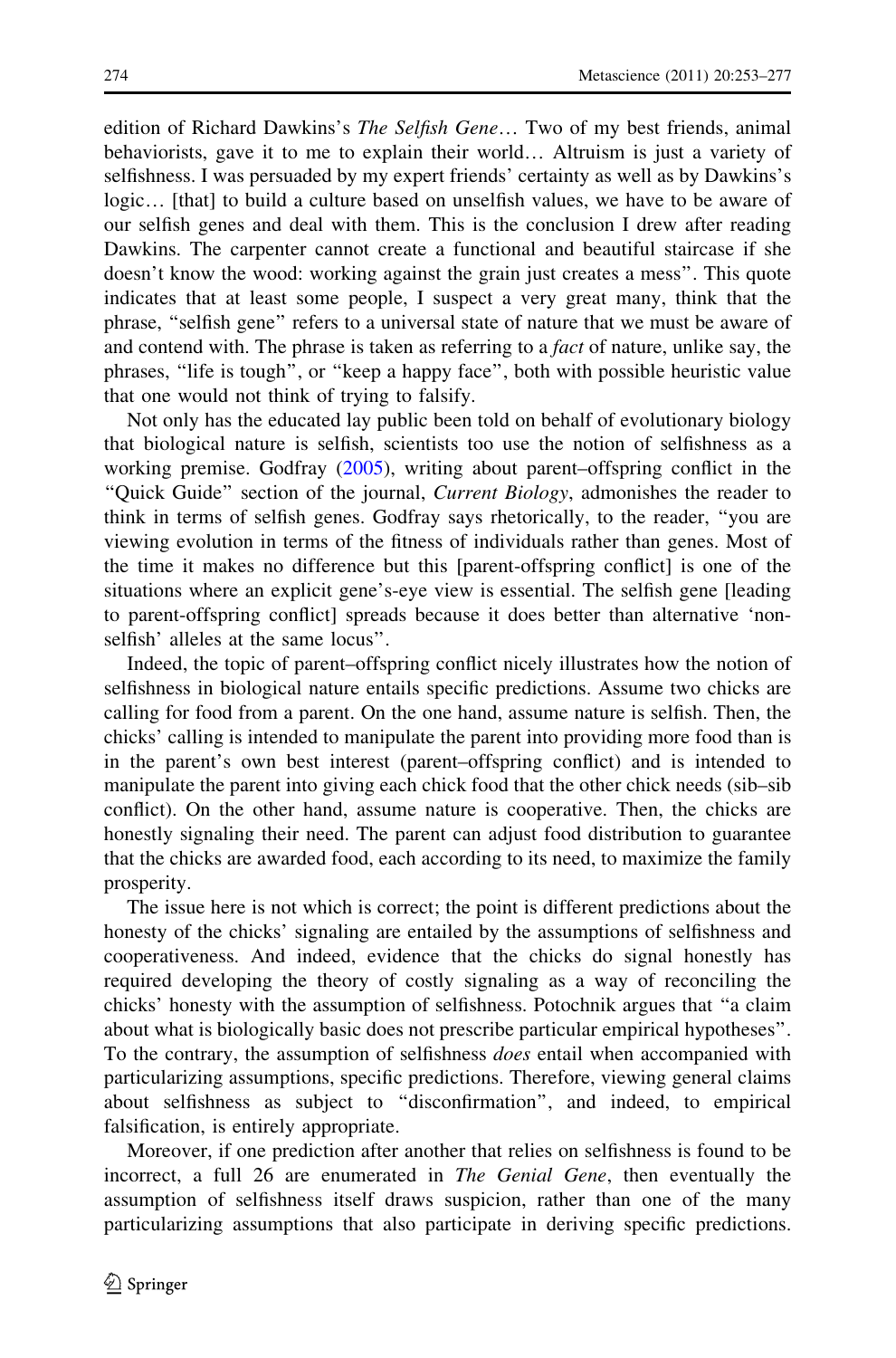Sexual selection hypotheses are clearly not a collection of ''relatively independent claims about evolution'' as Potochnik asserts but are a carefully woven tapestry of explanation for a cluster of related phenomena all pertaining to reproduction, sex, gender, and sexuality. This entire tapestry is falsifiable, indeed actually false, in my judgment. Although Potochnik wishes to assess sexual selection and social selection in terms of whether they are fruitful, rather than whether they are true, it is difficult to see how a false scientific theory could be considered fruitful. Even though we can all applaud the role sexual selection theories have had in stimulating discussion and leading to academic employment, their political and economic fruitfulness is irrelevant to the final assessment of scientific fruitfulness.

In defense of Dawkins [\(1976](#page-23-0)), Ruse ([2009\)](#page-24-0) has complained that my criticism of the selfish gene concept is unfair because the selfish gene is merely a metaphor. Ruse does not understand that over the last nearly 40 years, the selfish gene has been promoted from its standing as a clever turn of phrase, perhaps a metaphor, to a statement about basic biological nature. My point is that the universal selfishness alluded to by the phrase, selfish gene, does not in fact occur, and I offer as evidence that all predictions derived from that premise fail under empirical examination. Instead, the data would seem more to support a universal degree of cooperation in nature.

Potochnik's commentary is also the first to appreciate the distinction in The Genial Gene between how cooperation evolves by team play rather than by kin/ group/multilevel selection as traditionally assumed in evolutionary biology. Potochnik writes,

Group selection models represent individual-level selection against cooperation and group-level selection for cooperation, while kin selection models incorporate into a gene's inclusive fitness the fitness cost to gene-copies in benefactors and the fitness benefit to gene-copies in beneficiaries. Both assume cooperation has a cost. In contrast, Roughgarden's commitment to cooperation as basic leads her to expect that cooperation often results in direct selective advantage…. Defined in terms of behavioral dynamics, cooperation need not involve a cost to direct fitness. Instead, cooperation is defined by how social interactions are approached.

Potochnik's clear understanding of team-play contrasts with the confusion of Okasha et al. ([2009\)](#page-24-0) who try to force the idea of team play into their own groupselection framework, even though team play obviously does not involve opposing selection at two levels (multilevel selection). Okasha et al. ([2009\)](#page-24-0) write, ''certain aspects of Roughgarden's own theory seem conceptually close to group selection, in particular her idea that in common-interest interactions, pairs of animals try to maximise a 'team fitness function'''. This misunderstanding is disappointing in view of the clear distinction between two-tier models of The Genial Gene in which the lower tier is not a selection process at all but consists of within-generation behavioral or developmental dynamics, and only the upper tier features a selection process. The Genial Gene's two-tier formulation is more in the spirit of ''evo/devo'' models in which the lower level consists of developmental dynamics and the higher level consists of evolutionary dynamics, than of multilevel selection models.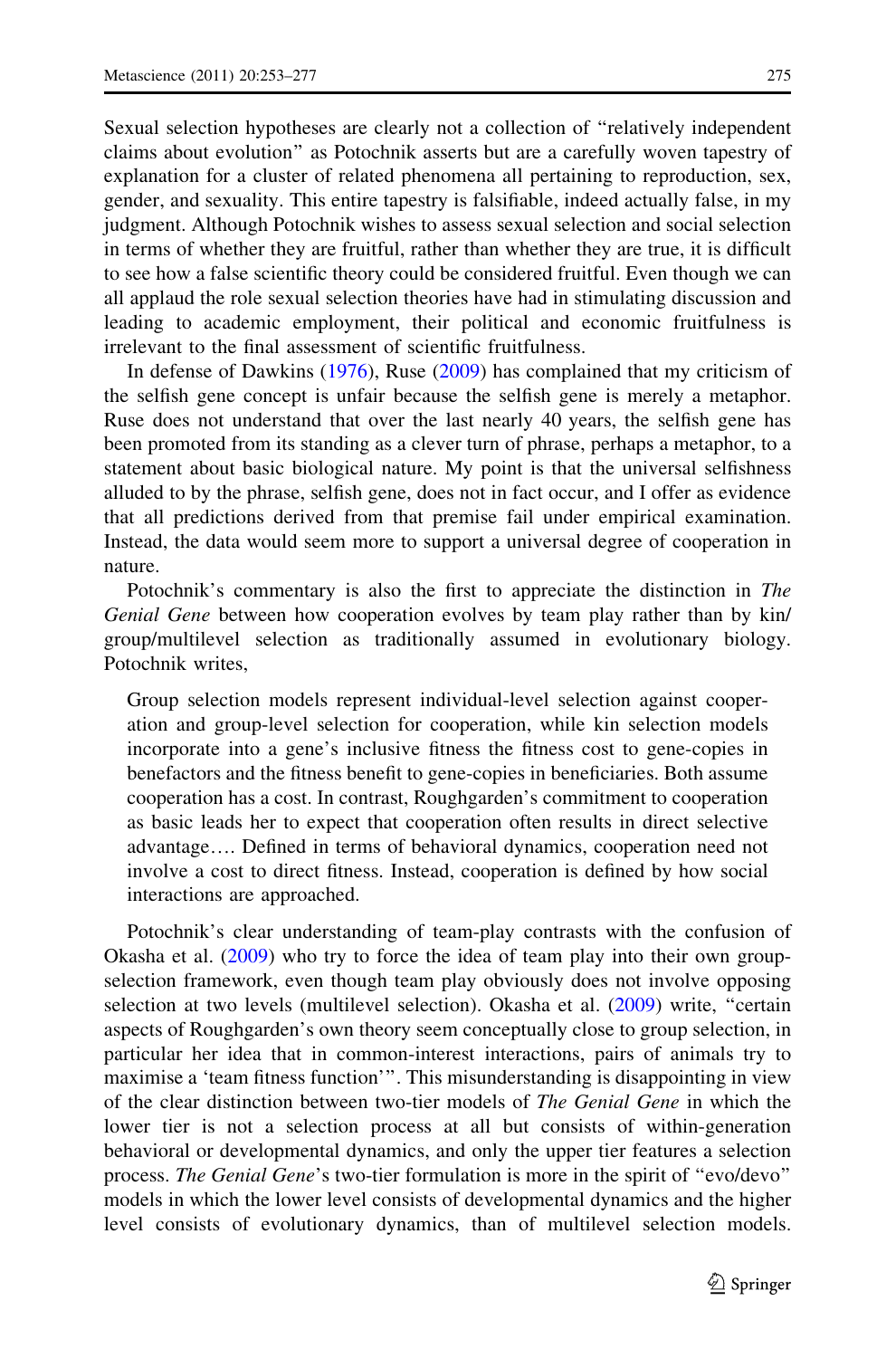Potochnik does a service in clarifying this distinction between two-tier and multilevel models and in showing how adopting a two-tier framing for the evolution of cooperation does away with the requirement of assuming that cooperation (or altruism) is inherently opposed by natural selection so that it must be supported by counter selection at some higher level. Instead, through team play, a cooperating individual directly benefits from their cooperative behavior, and the trait for cooperation can therefore evolve by ordinary natural selection.<sup>7</sup>

#### References

- Bastock, Margaret. 1956. A gene mutation which changes a behavior pattern. Evolution 10: 421–439.
- Beldon, David. 2009. Darwin-win: Review of *The genial gene* by Joan Roughgarden. Tikkun. Sept/Oct. Bonner, J.T., and R.M. May. 1981. Introduction. In The descent of man, and selection in relation to sex,

ed. C. Darwin. Princeton: Princeton University Press.

- Carranza, J. 2010. Sexual selection and the evolution of evolutionary theories. Animal Behaviour 79: e5–e6.
- Clutton-Brock, Tim. 2007. Sexual selection in males and females. Science 318: 1882–1885.
- Coyne, Jerry. 2004. Charm schools. Review of Evolution's rainbow by J. Roughgarden. Times Literary Supplement 30 July 2004.

Darwin, C. 1959. On the origin of species by means of natural selection, or the preservation of favoured races in the struggle for life. London: John Murray.

- Darwin, C. 1871. The descent of man, and selection in relation to sex. Princeton: Princeton University Press. 1981.
- Dawkins, Richard. 1976. The selfish gene. New York: Oxford University Press.
- Desmond, Adrian, and James Moore. 2009. Darwin's sacred cause: How a hatred of slavery shaped Darwin's views of human evolution. New York: Houghton Mifflin Harcourt.
- DeVore, Irven. 1968. Man the hunter. New York: Aldine de Gruyter.
- Dobzhansky, Theodosius. 1955. A review of some fundamental concepts and problems of population genetics. Cold Spring Harbor Symposia on Quantitative Biology 20: 1–15.
- Dobzhansky, Theodosius. 1962. Mankind evolving: The evolution of the human species. New Haven: Yale University Press.
- Ehrman, Lee. 1970. The mating advantage of rare males in Drosophila. Proceedings of the National Academy of Sciences of the United States of America 65: 345–348.
- Erickson, Paul. 2006. The politics of game theory: Mathematics and cold war culture, 1944–1984. Ph.D. Thesis, University of Wisconsin.
- Fisher, Ronald. 1930. The genetical theory of natural selection. Oxford: Clarendon Press.
- Fox, Robin. 1967. Kinship and marriage: An anthropological perspective. New York: Cambridge University Press.
- Godfray, Charles H. 2005. Parent-offspring conflict. Current Biology 15: R191.
- Goodall, Jane. 1967. My friends the wild chimpanzees. Washington, DC: National Geographic Society.
- Hamilton, William. 1963. The evolution of altruistic behavior. American Naturalist 7: 354–356.
- Hamilton, William. 1964. The genetical evolution of social behavior (I and II). Journal of Theoretical Biology 7: 1–52.
- Huxley, Julian. 1938. The present standing of the theory of sexual selection. In Evolution: Essays on aspects of evolutionary theory, ed. Gavin de Beer, 11–42. New York: Oxford University Press.
- Kellogg, Vernon. 1907. Darwinism to-day. New York: H. Holt.
- Kerr, Benjamin, and Peter Godfrey-Smith. 2002. Individualist and multi-level perspectives on selection in structured populations. Biology and Philosophy 17: 477–517.

Kirkpatrick, M. 1982. Sexual selection and the evolution of female choice. Evolution 36: 1-12.

<span id="page-23-0"></span><sup>7</sup> I thank Angela Potochnik also for her initiative and vision in organizing the session devoted to The Genial Gene at the ISHPSSB 2009 conference in Brisbane, Australia, from which these papers have emerged, and Sarah Richardson for her helpful and perceptive review of this manuscript.